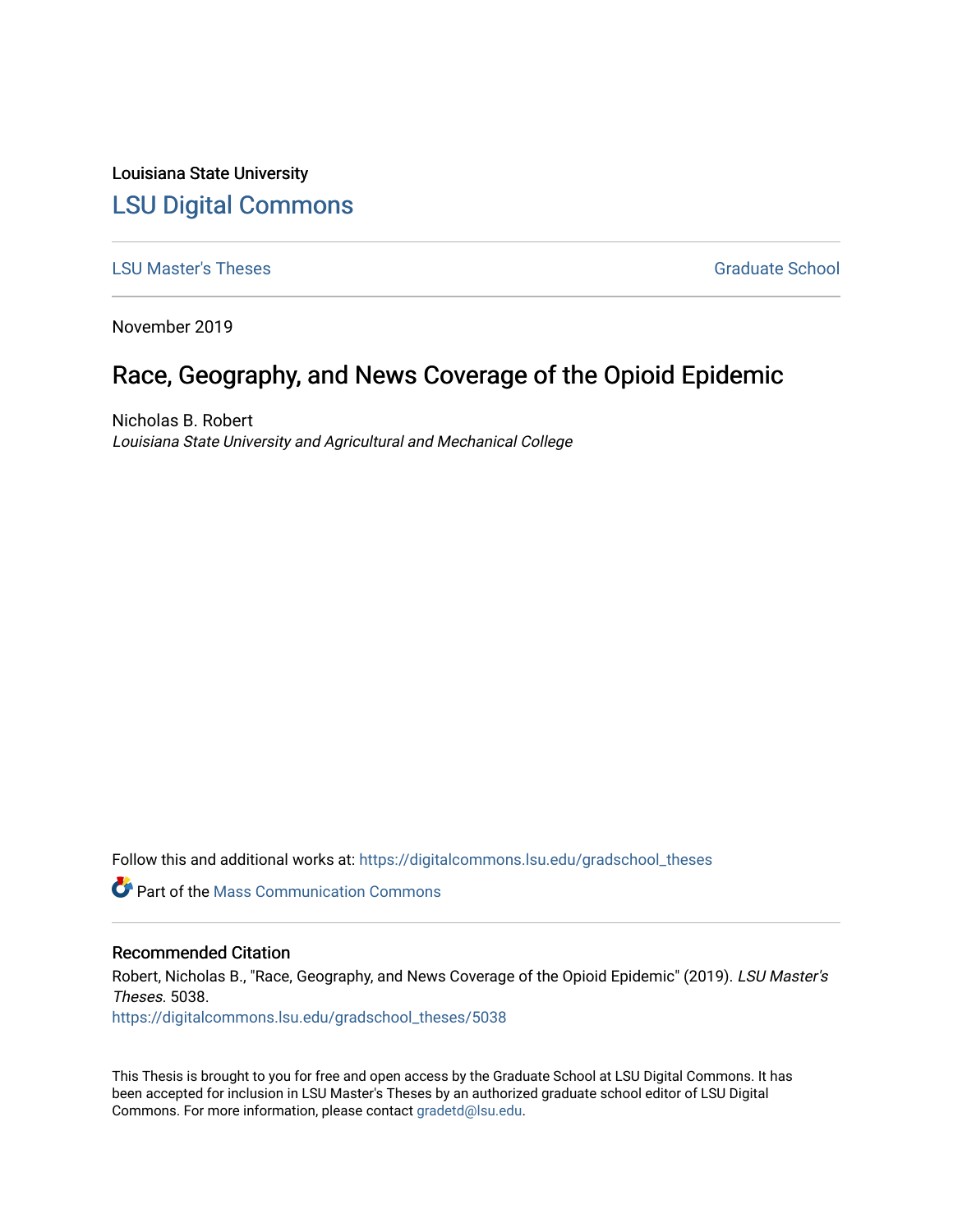## RACE, GEOGRAPHY, AND NEWS COVERAGE OF THE OPIOID EPIDEMIC

A Thesis

Submitted to the Graduate Faculty of the Louisiana State University and Agricultural and Mechanical College In partial fulfillment of the Requirements for the degree of Master of Mass Communication

In

The Manship School of Mass Communication

by Nicholas Brandon Robert B.A., Southeastern Louisiana University, 2012 December 2019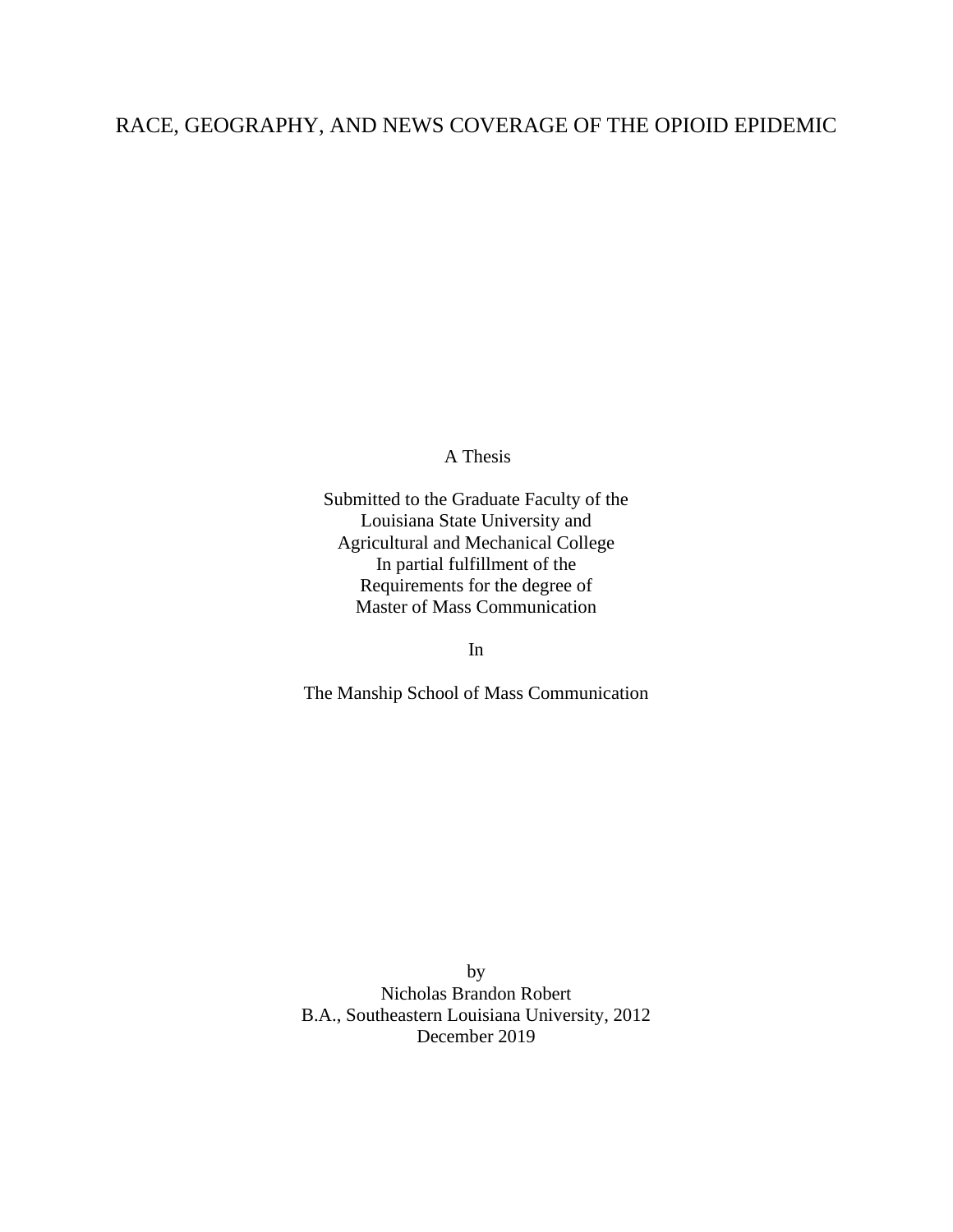### **ACKNOWLEDGEMENTS**

To get to this point, there are several groups of people that I must acknowledge. Thank you to my family for consistently encouraging me to finish during my two years away from LSU. It's a good chance there would be no completed thesis without their assistance. I want to also thank my friends who helped me to focus on my schoolwork and have fun whenever the thesis project became overwhelming. A special thanks to my friends Elizabeth D. and Courtney S. for inviting me to their graduations. It's safe to say that attending their graduations made me realize that I could have my own graduation day to look forward to if I went back to school.

Thank you to my thesis committee: Dr. Josh Grimm, Dr. Hyojung Park, and Dr. Lance Porter. A special thanks to Dr. Grimm for serving as my thesis chair and providing much needed encouragement throughout the process.

A special thanks to Manship School dean Martin Johnson, Dr. Yongick Yeong, and Rachael Mearman for their help during the re-enrollment process. The process was long and harder than I initially realized but their help throughout made me realize what a great place the Manship School truly is.

Thank you to all my friends made during my time at the Manship School. We had some long days and nights but now that I'm the last one to finish, I can finally say that we did it.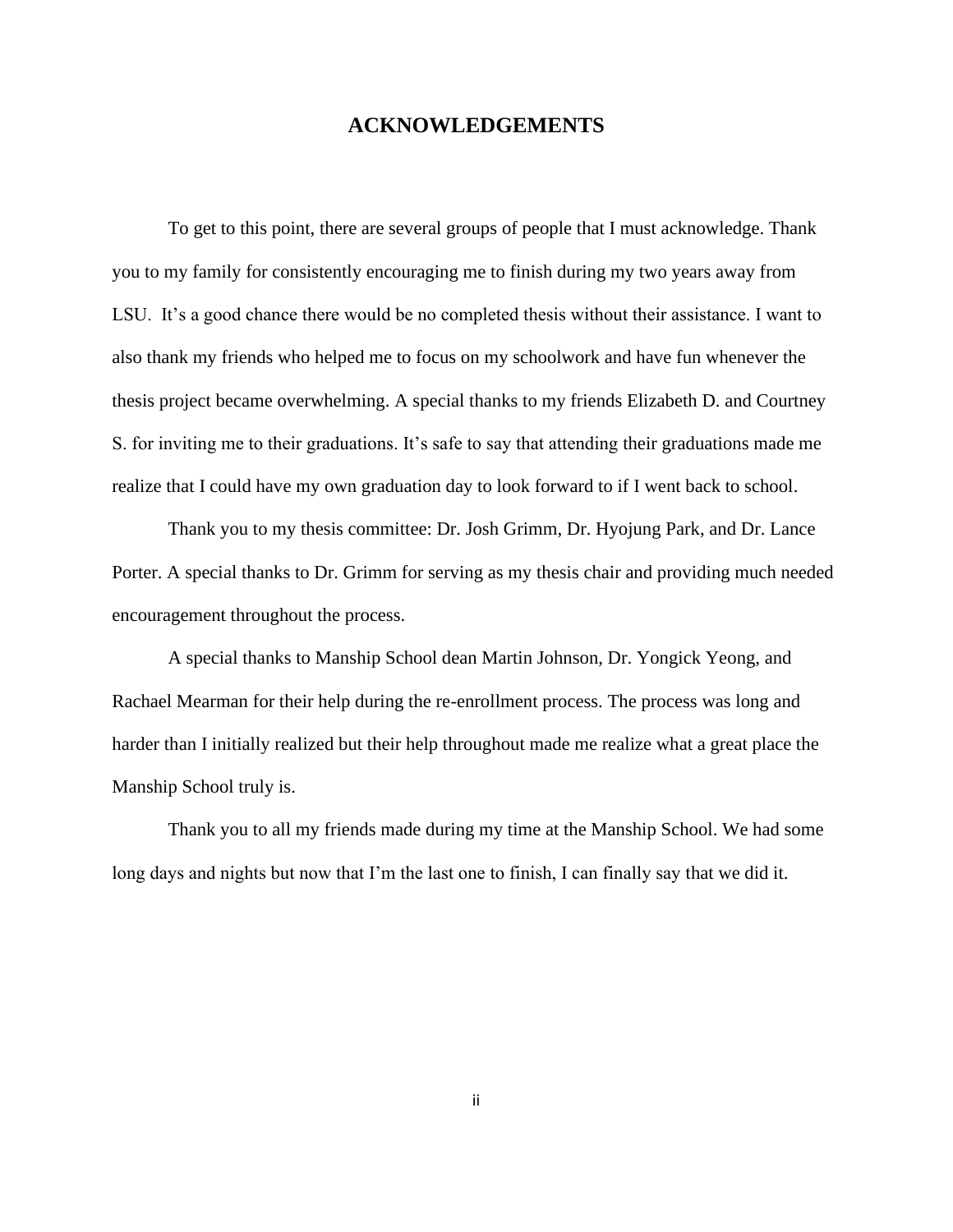| <b>Table of Contents</b> |
|--------------------------|
|                          |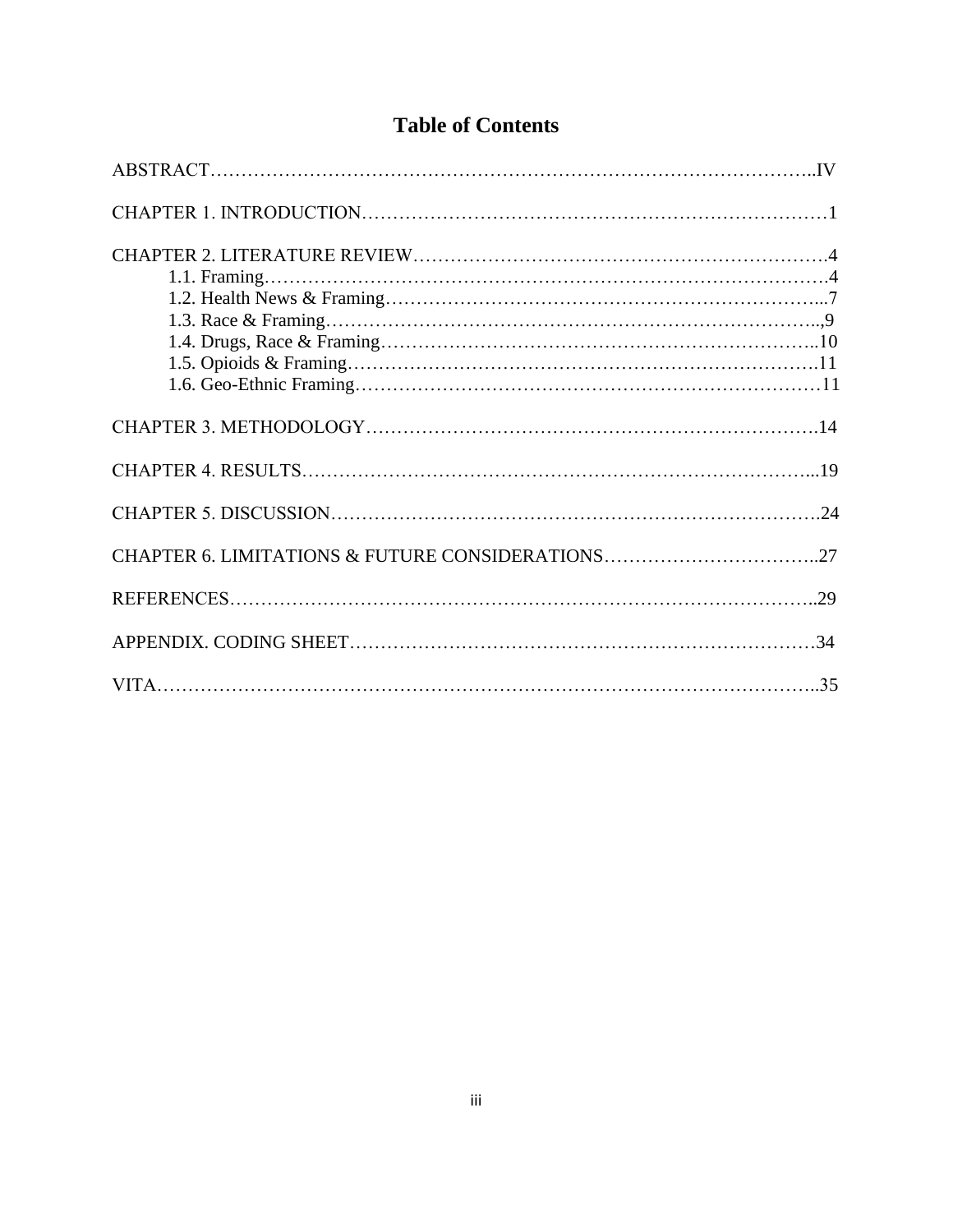# **ABSTRACT**

The opioid epidemic is the deadliest drug epidemic in United States history. During the early stages of the epidemic, the focus was on white victims in rural and suburban areas. Using the geo-ethnic framework developed from immigration research, this study examines if geography and race impacted the framing of the opioid epidemic in newspapers. The study finds there to be a low level of geo-ethnic influenced framing.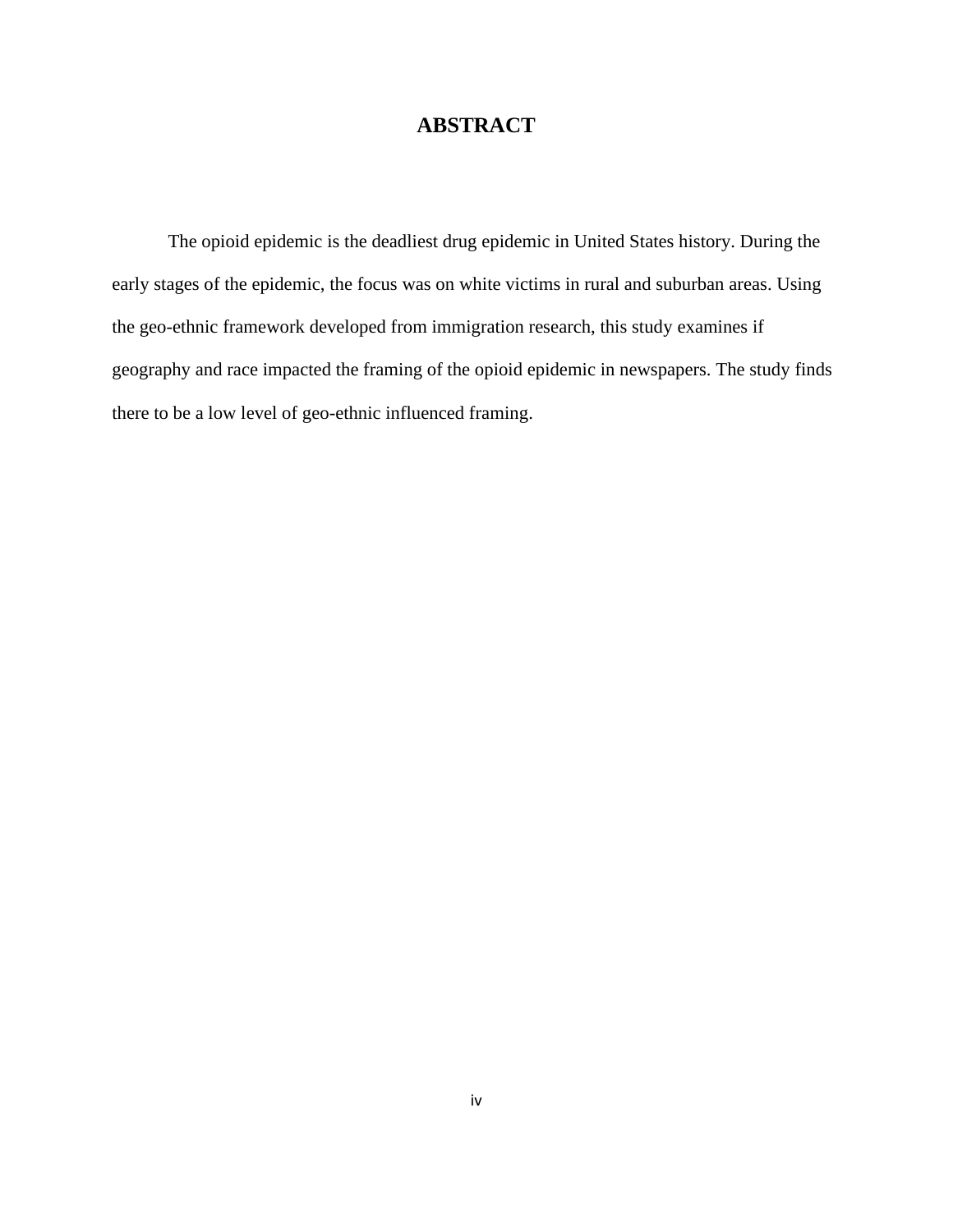### **CHAPTER 1. INTRODUCTION**

The United States is in the midst of an opioid crisis that has reached epidemic levels and has been declared the nation's deadliest drug overdose crisis (American Society of Addiction Medicine, 2016). According to Centers for Disease Control and Prevention (CDC) data, 700,000 people died between 1999-2017 from a drug overdose (CDC, 2018a). Opioid overdoses accounted for 399,000, or 58%, of those deaths (CDC, 2018a).

In 2017, the latest year with data calculated, 70,000 people died from a drug overdose, the most ever recorded in a single year (CDC, 2019a). Of the 70,000 deaths, 47,600 (67.8%) were attributed to opioid overdose (CDC, 2019a).) In March 2017, President Donald Trump declared the epidemic a national public health emergency, referring to it as the "worst drug crisis in American history" (Johnson & Wagner, 2017).

A 2016 Gallup poll found that 4 in 10 Americans view heroin and prescription painkillers as a serious problem in their area (Gallup Poll, 2016). In 2018, a Pew Center Research poll found a majority of Americans view drug addiction as a problem in their local community (Pew Research Center, 2018). The poll found that 9 in 10 Americans living in a rural area say drug addiction is a problem in their community. In addition, 87% of respondents in urban areas said that drug addiction is a problem in their community along with 86% of individuals in suburban areas.

The CDC has categorized the epidemic into three waves to differentiate how various opioids have been misused (CDC, 2018a). The first wave in the 1990s occurred when pain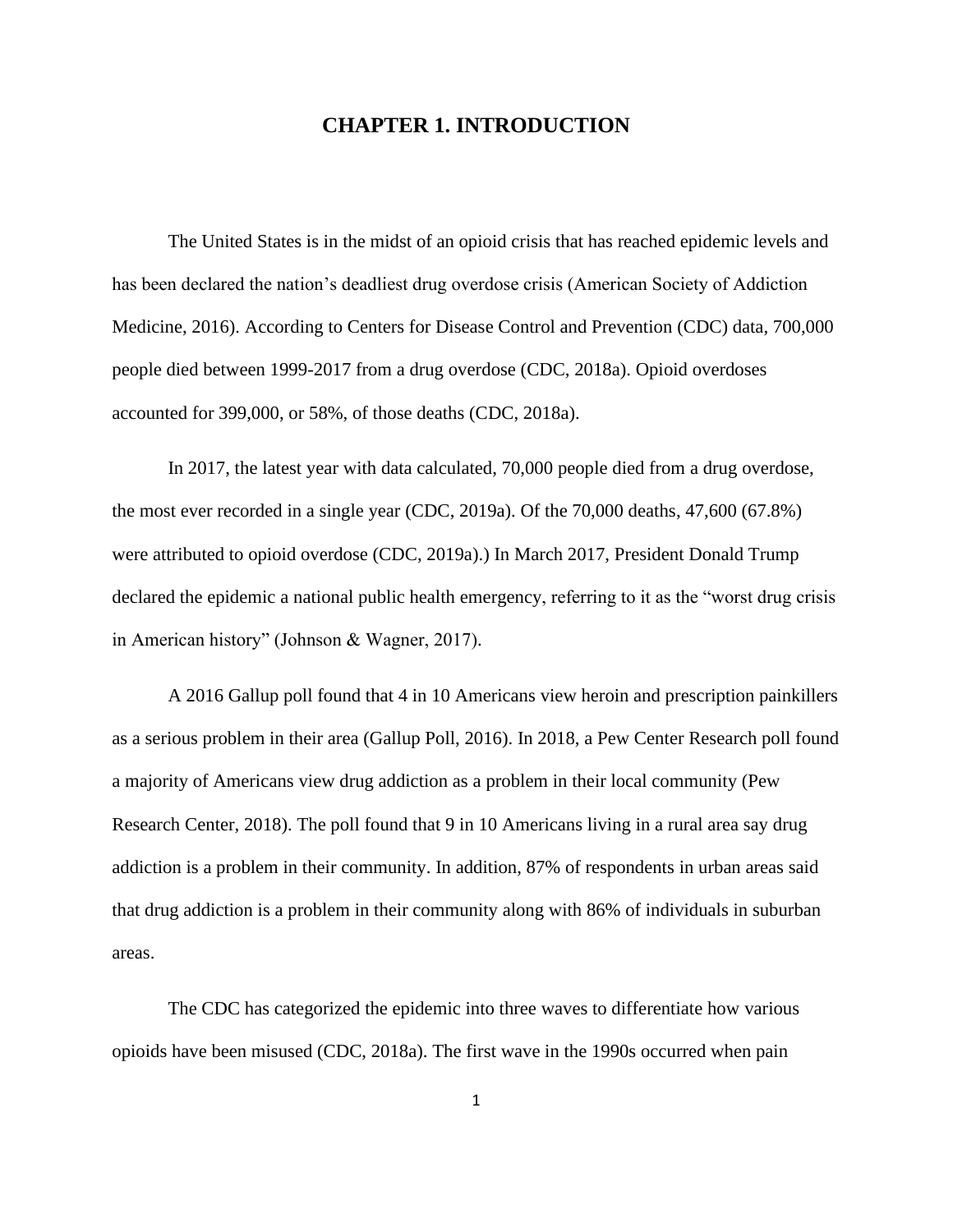medication such as OxyContin and Percocet were misused on a widespread level (Meldrum, 2016, Barry et al, 2019). The second wave started in 2010 as users switched to heroin for a cheaper, accessible drug. (Meldrum, 2016).

The current wave of the opioid epidemic is characterized by the prevalence of synthetic opioids, with fentanyl being the most common synthetic opioid misused (Achenbach, 2019; CDC, 2019b). This wave has been deadly because fentanyl is cheap and able to be combined with other opioids (Barry et al, 2019). Synthetic opioid deaths increased 12-fold between 2013 and 2016 (CDC, 2019b).

African Americans have been the hardest hit group during the current wave (Achenbach, 2019; CDC, 2019b). A March 2019 CDC report on opioid death rates stated African Americans had the largest annual opioid percentage increase from 2011-2016 at 141 percent each year on average (CDC, 2019b). Between 2014-2017, the opioid overdose rate for African Americans increased by 94 percent, which was slightly more than double the 45 percent increase for whites (CDC, 2019a). Despite those statistics, research shows the opioid epidemic has been framed as a crisis affecting white individuals living in suburban and rural areas (Bechteler & Kane-Willis, 2017; Jamison, 2018). White opioid users have been framed as victims of pharmaceutical companies that have flooded the market with painkillers (Jamison, 2018).

The Midwest has been one of the regions hit hardest by the opioid epidemic (CDC, 2018b). The CDC reported in 2018 that of the 23 states to see increases in overdose deaths from July 2016 to September 2017, five of the states-Illinois, Indiana, Michigan, Ohio, Wisconsinwere in the Midwest (CDC, 2018b). During that time period, Illinois had the largest opioid death-rate increase at 29.7 % during the timeframe (CDC, 2018b). Also, during the time period,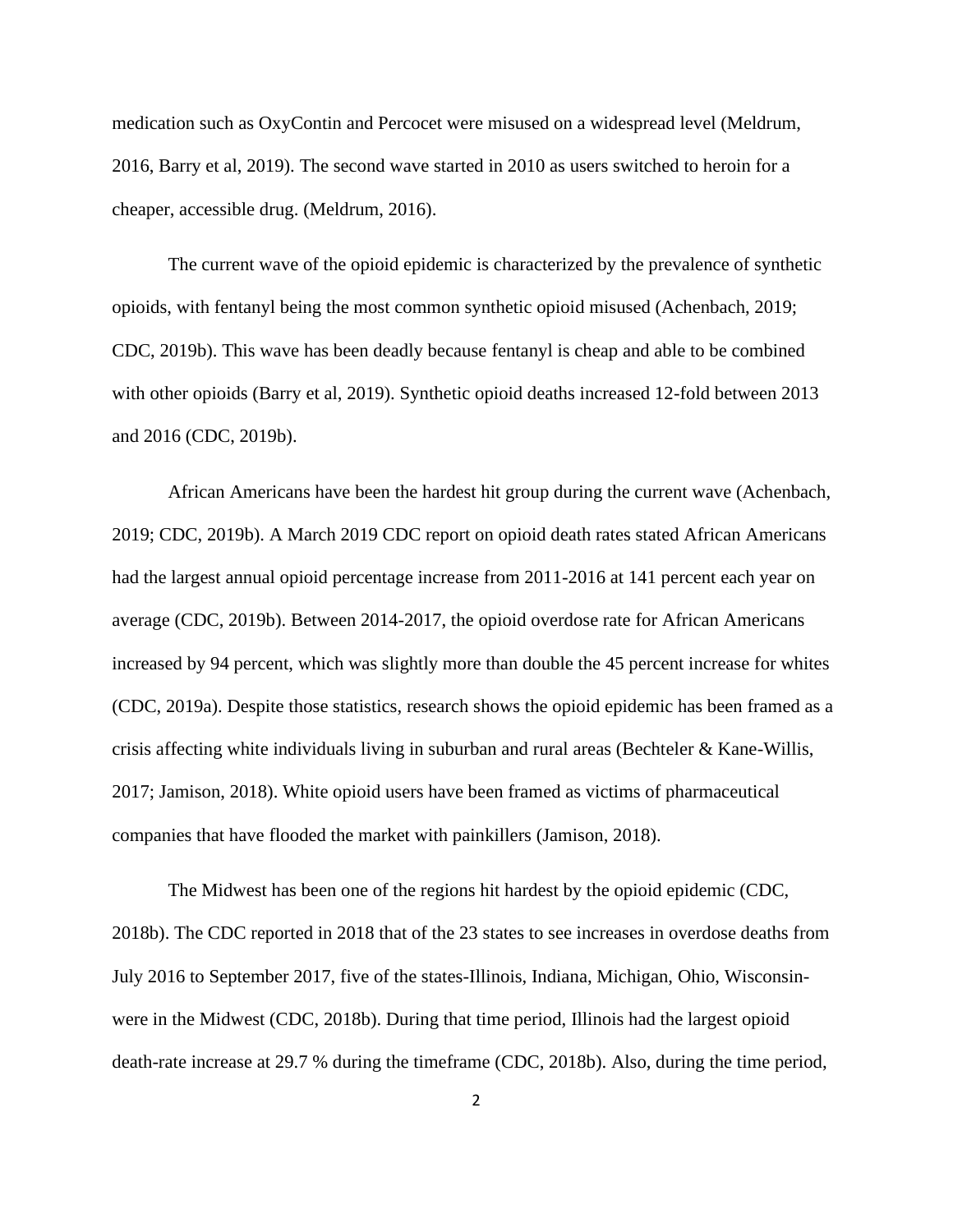Wisconsin was found to have had the largest percentage increase in regards to emergency room visits related to opioid overdoses (CDC, 2018b). From 2014-2017, of the eight states where African Americans had higher opioids rates than other groups; six of the states were in the Midwest (Kaiser Family Foundation, 2019).

The purpose of this study is to examine framing of the third wave of the opioid epidemic from a geo-ethnic context. A content analysis will determine if there are differences in opioid epidemic news framing between majority-minority and majority-white cities as well as cities in the Midwest and Southern regions. This study is important because of the need to understand how the opioid epidemic is framed due to the effect it can have on how individuals view the causes and solutions of the opioid epidemic. Health practitioners and politicians benefit by understanding how the epidemic causes and solutions are being communicated to the local community.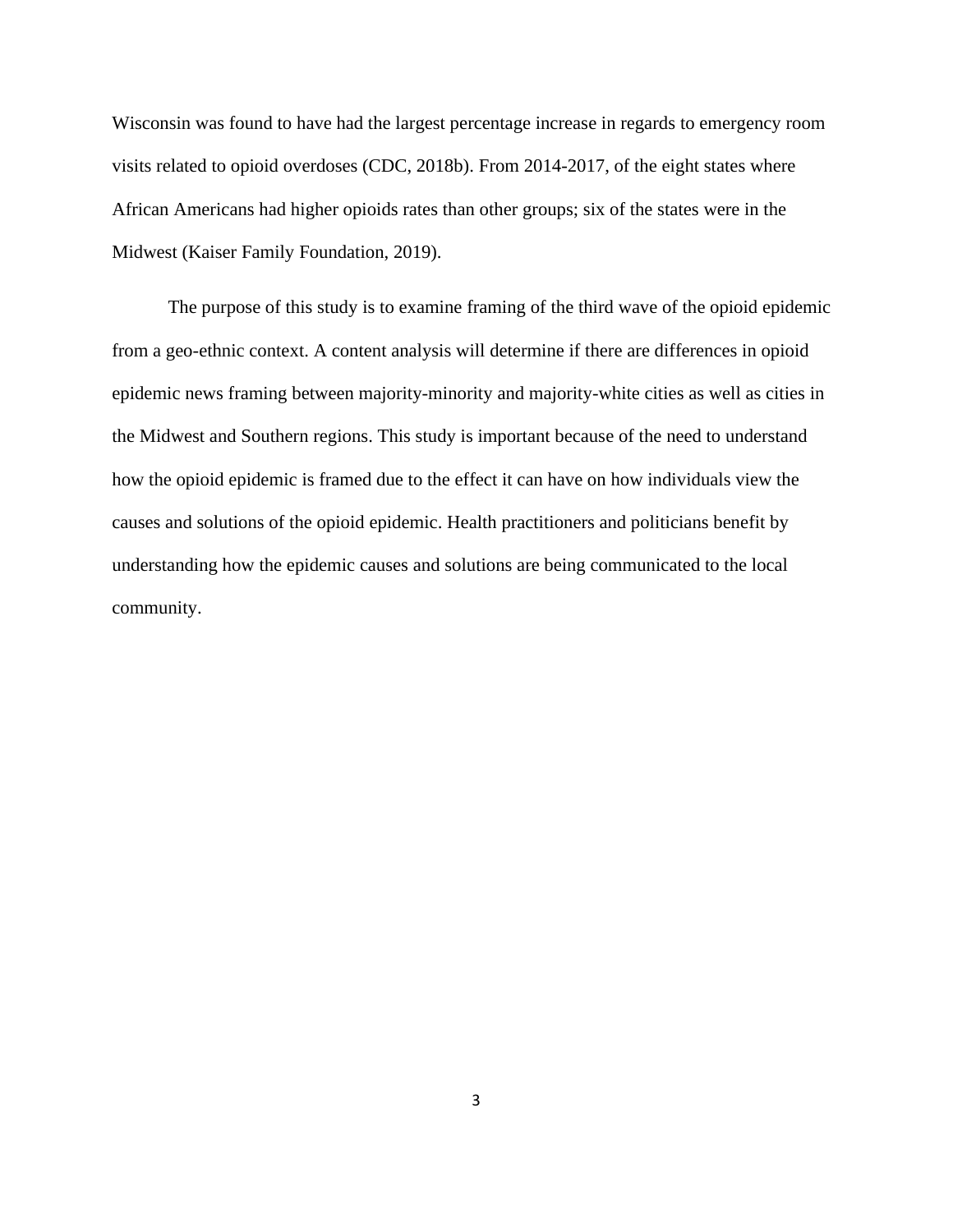### **CHAPTER 2. LITERATURE REVIEW**

#### **Framing**

Researchers from various academic disciplines have utilized framing as a theoretical framework to understand how news is presented. Walter Lippmann's book, *Public Opinion*, is a well-regarded work among scholars due to the influence it has had on multiple academic disciplines. Framing concepts are prevalent throughout the book as Lippmann sought to understand how individuals interpret issues and form opinions. Lippmann (1922) suggests that "the news is not a mirror of social conditions but the report of an aspect that has obtruded itself" (p. 216). He stated "the news is an account of the overt phrases that are interesting" (p. 221). Those sentences serve as examples of how Lippmann (1922) observed there was news content that received more attention than others.

Decades later, researchers in the psychology and sociology disciplines contributed to the formation of framing as a theory. Political communication researchers were among the first in communication field to utilize the framing theory to study how news content could shape public opinion. Framing has been used to examine topics such as public opinion (Zaller, 1992), the Persian Gulf War (Reese & Buckalew, 1995), affirmative action (Gamson & Modigliani, 1987), and political advertising (Shen, 2004).

Goffman's research on framing from a sociological perspective served as the foundation for numerous framing studies that followed. In his book, *Frame Analysis*, Goffman (1974) used the word frame to refer to the set of expectations that individuals use to make sense of situations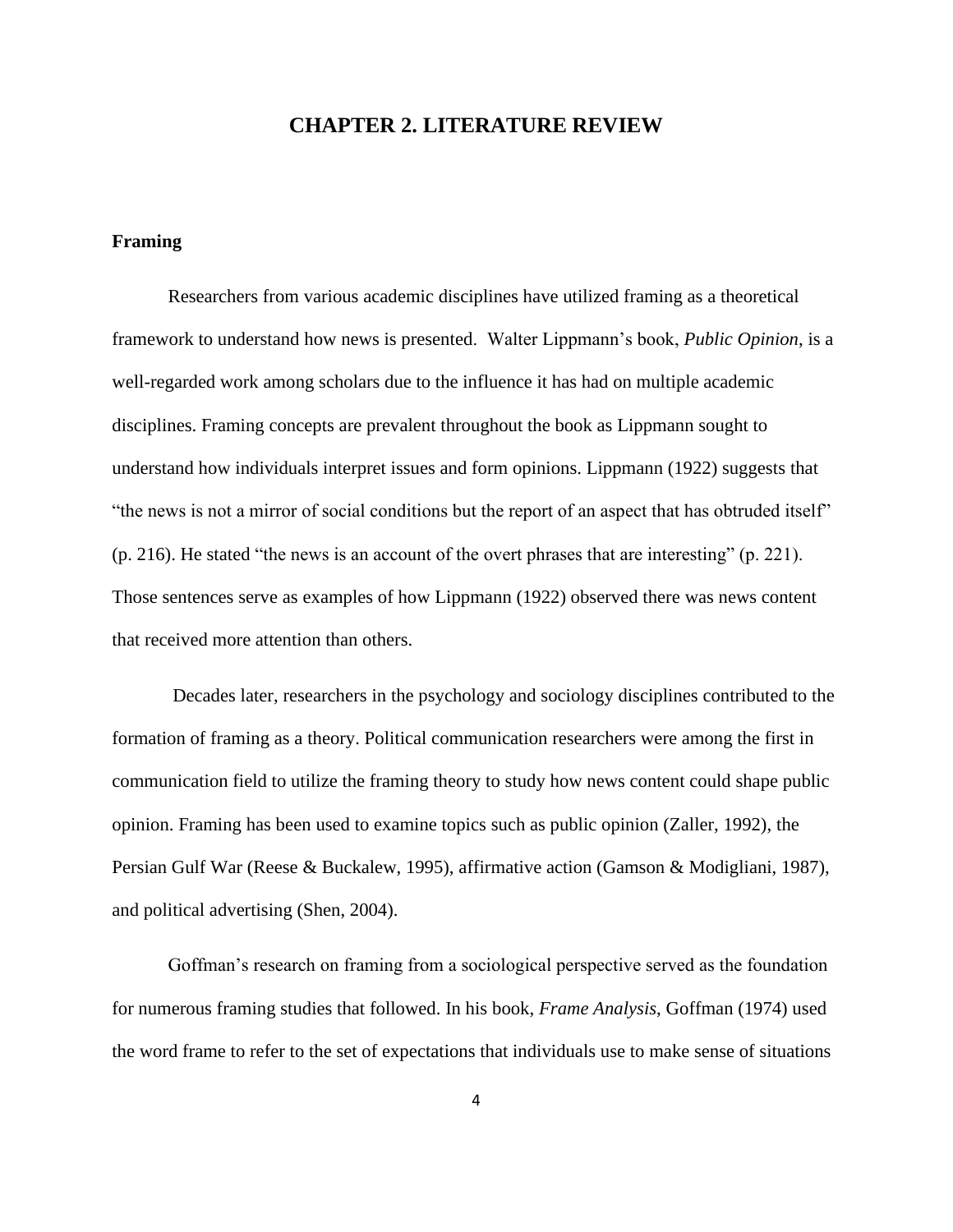they encounter. Goffman (1974) used the phrase "schemata of interpretation" to refer to how individuals create meaning from their experiences (p.21). Goffman described individual frames as being similar to musical notes on a scale to express how they varied and changed over time.

Robert Entman's contributions to framing are notable for the analysis he provided in several studies. His definition of framing is one of the most commonly used definitions to describe the theory. He defined framing as making certain facts more promiment, or salient , than others (Entman, 1993) Entman also stated framing promotes" a particular problem definition, causal interpretation, more evaluation, and/or treatment recommendation" (Entman, 1993, p.53).

Besides studying how the media makes certain aspects of news coverage salient, Entman sought to understand how alternative sides of issues can become invisible (Entman, 1991). Entman examined American news coverage following incidents of the United Sates and the Soviet Union downing planes with people on board. After conducting a content analysis, Entman (1991) concluded that coverage of the victims of the flight downed by the United States lacked the empathy framing that victims of the flight downed by the Soviet Union received. The news coverage of the United States shooting down an Iran plane was framed to protect United States' interest abroad and dismiss the negative aspect of what had occurred. This study relates to Gamson's (1992) study on current issues that concluded individuals acquire knowledge and form opinions through media discourse.

Several researchers have studied sources' influence on framing. Entman (1993) noted in his research that media frames emerge as journalists emphasize certain sources. Thus, sources have enormous power to shape news stories. In addition, journalists may use sources as framing devices by creating the illusion of factuality or validity (Pan & Kosicki, 1993). Coleman and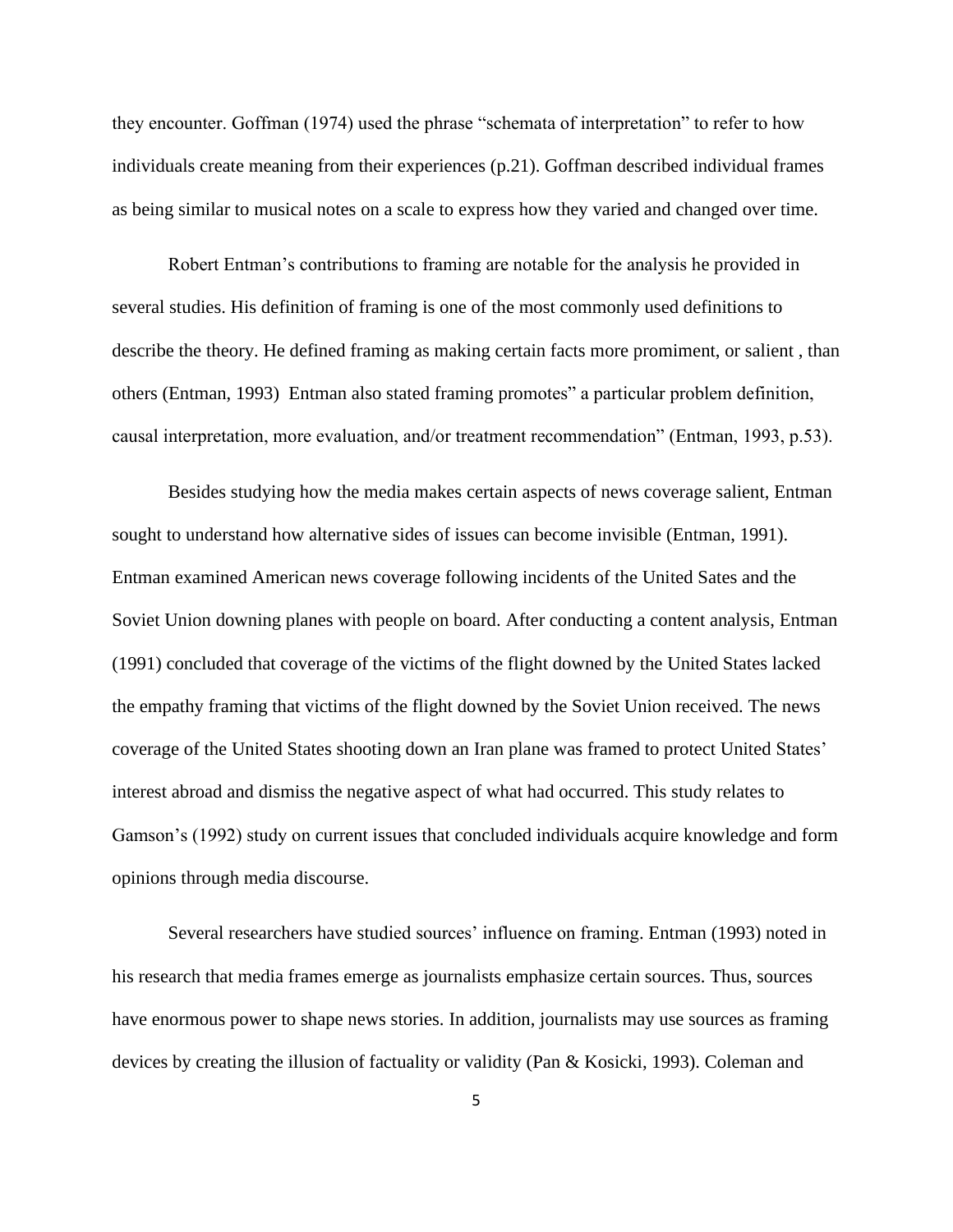Wilkins (2011) stated that research on sourcing patterns typically is a comparison between ordinary people versus elite sources. To analyze sources, Druckman (2001) performed two laboratory experiments. He concluded "framing effects may occur not because elites seek to manipulate citizens, but rather because citizens delegate to credible elites for guidance. In so doing, they choose which frames to follow in a systematic and sensible way" (p.1045).

News framing has been found at different points to create support for war. Reese and Buckalew (1995) analyzed framing of the Persian Gulf War through a content analysis of an Austin, Texas television station and found the station routinely relied on community elites to structure how the news coverage of the war was covered. In regards to the Iraq War, Speer (2017) found that the *New York Times* framing of the war excluded views that were not from military sources or in line with that of military sources in an effort to push support for the war. In a study looking at post-September 11 news coverage, Entman (2004) analyzed the buildup to the coverage of the war that later followed the attack. Entman (2004) found that during the 2002 State of the Union address George W. Bush used the terms "evil" and war" as a way to shift public opinion toward being in favor of the United States going to war.

Framing research has provided information on how the theory shapes news content. From politics to war coverage to local news, framing influences how individuals make sense of current events. Entman's (1993) definition of framing will guide the current study's attempt to understand how news of the opioid epidemic is framed. This study will follow the sociological tradition of conducting a content analysis to examine framing rather than researching framing effects on individuals. The following sections further illustrate how framing research has been applied to a variety of topics.

6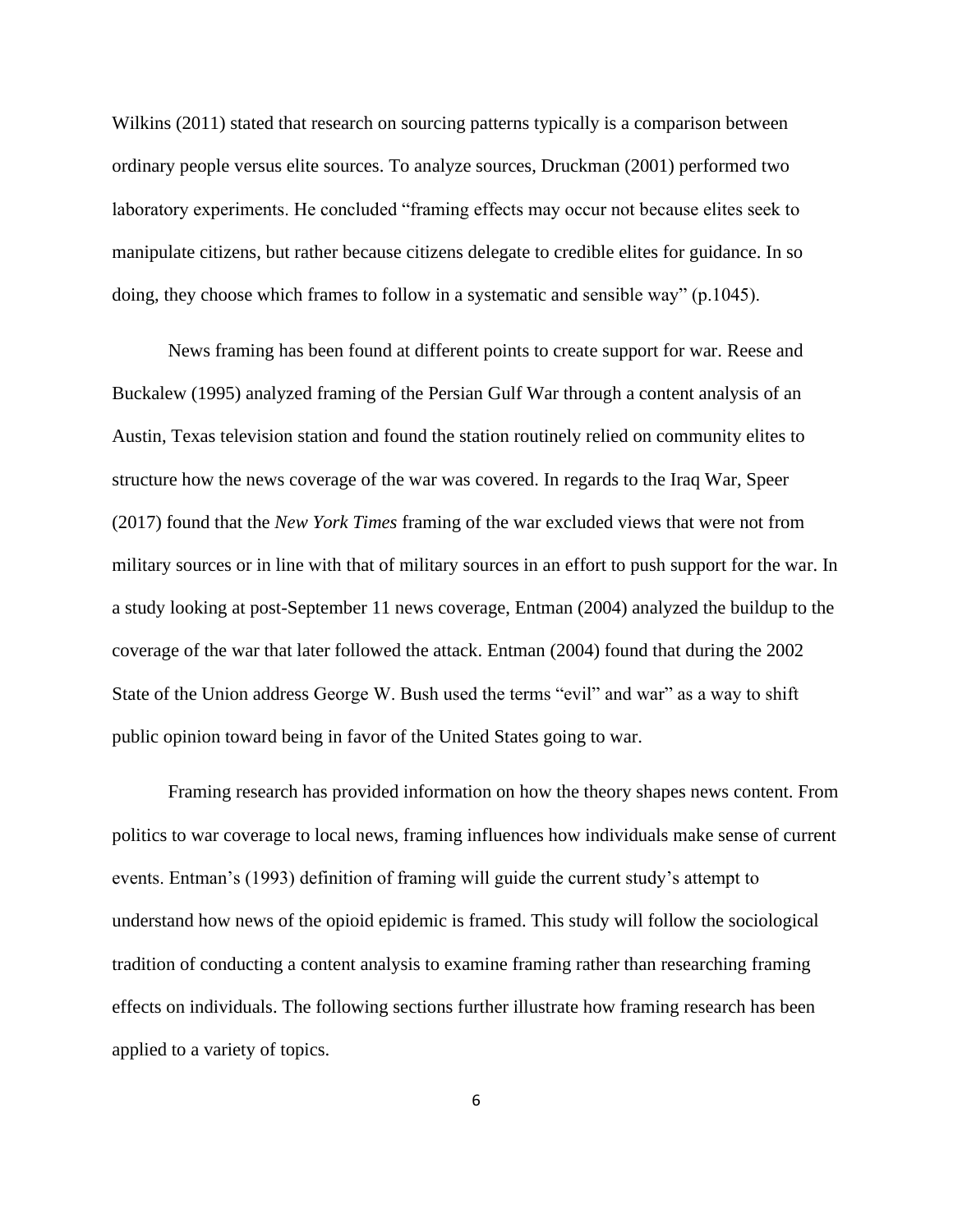Researchers have sought to interpret the differences between framing in national and local newspapers. A study exploring immigration framing found that there was little difference between how the issue was framed between national and local newspapers in Canada and the United Kingdom (Lawlor, 2015). In a study examining framing of autism, researchers sought to determine how local and national newspapers differed in the utilization of the following five news frames: attribution of responsibility, conflict, economic consequences, human interest, and morality (Muhamad & Yang, 2017). The results of a quantitative content analysis concluded that national news outlets utilized the attribution of responsibility frame more often than local news outlets while local news outlets utilized the morality frame significantly more than national newspapers.

A 2010 study examined the Jena Six incident that received significant news coverage in 2007 (Holt & Major, 2010). An analysis of local Louisiana papers and national newspapers concluded that local papers utilized a human-interest frame more frequently than national newspapers while national newspapers relied on the morality frame. The researchers concluded that due to it being an issue that was specific to the Jena community, journalists from national publications utilized non-Jena residents/officials as sources for their stories compared to local journalists.

#### **Health News & Framing**

To make sense of health news, individuals turn to the media to get information (Pan  $\&$ Meng, 2016; Bardhan, 2001; Maswanya et al., 2000). Besides informing the public, Zhang et al. (2014) suggests framing provides gives insight to public health practitioners and policy makers responsible for finding solutions. The manner in which health news stories are framed have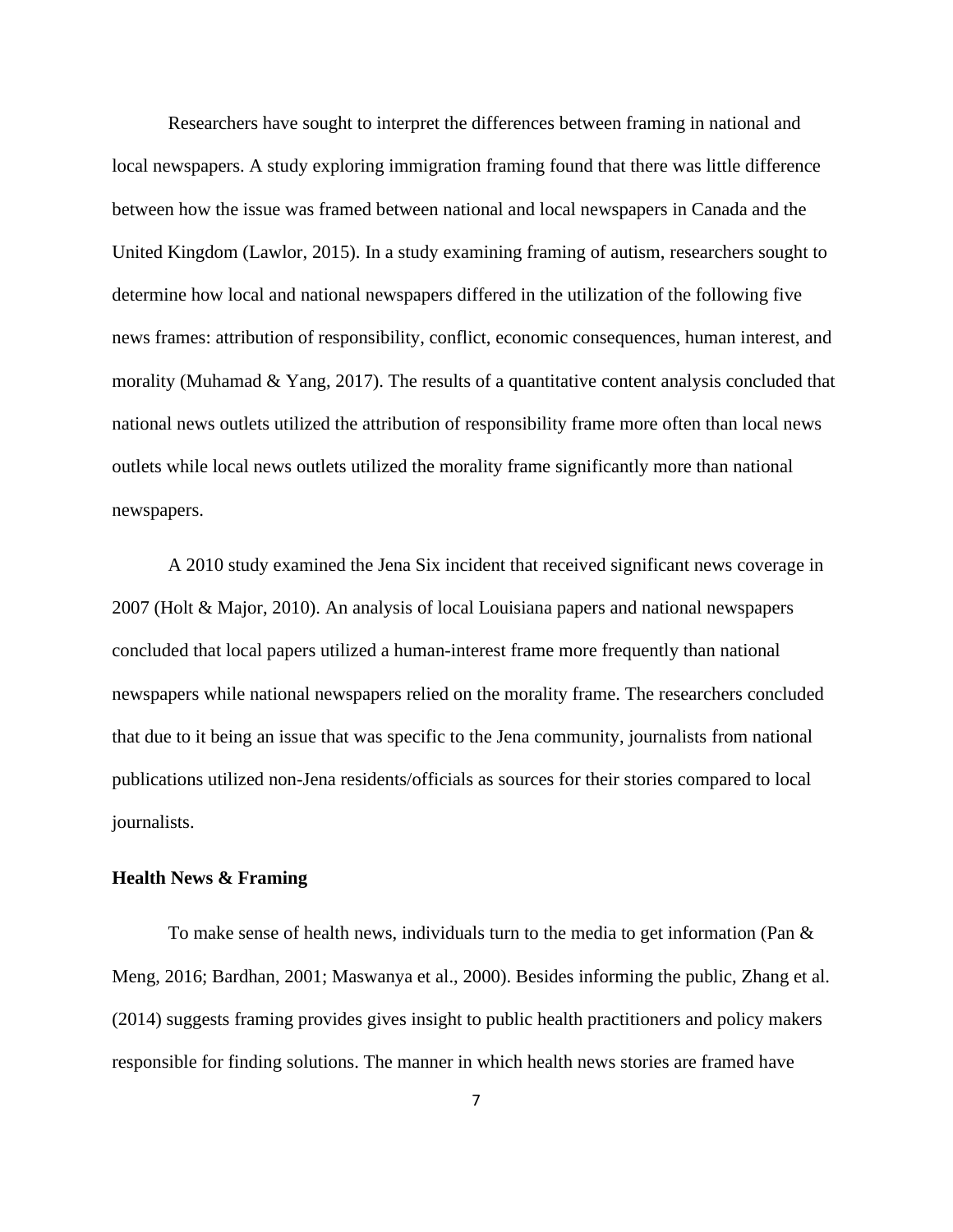implications for individual and government/organization action to address the problem (Hawkins & Linvill, 2010).

Iyengar's (1991) concepts of episodic and thematic framing have been used to analyze health coverage and how responsibility for problems are attributed. Episodic framing focuses on attribution of responsibility at the individual level and thematic framing looks at societal causes. Iyengar (1991) found episodic frames to appear in U.S. media reports more than 80% of the time. Iyengar's (1991) study has influenced how attributions of responsibility has been studied/determined. In a study analyzing media discourse of heart disease, researchers (Higgins et al, 2006) examined media summaries over a five-year period and discovered that the majority of narratives employed thematic, rather than episodic framing.

Zhang et al. (2016) determined the framing of depression responsibilities influences public opinion on who should be accountable for causing the problem and what actions should be taken to solve the problem. The results indicate the media assigns more causal and problemsolving responsibilities to individuals than to society. In addition, the researchers found the media's emphasis on personal responsibility for depression diverts public attention away from more difficult discussions of social causes and societal remedies.

HIV/AIDS news coverage is one of the most common public health topics that communication researchers have examined since its origins in the 1980s. At the onset of the epidemic, the media framed the issue as one that primarily affected homosexuals and individuals on the fringe of society (Grmek, 1989; Bardhan, 2001; Cook & Colby, 1991). Due to the initial frames, policy makers were not pressured to move the issue to the top of the agenda until the framing of the issue shifted (Colby & Cook, 1991). News framing has the ability to influence the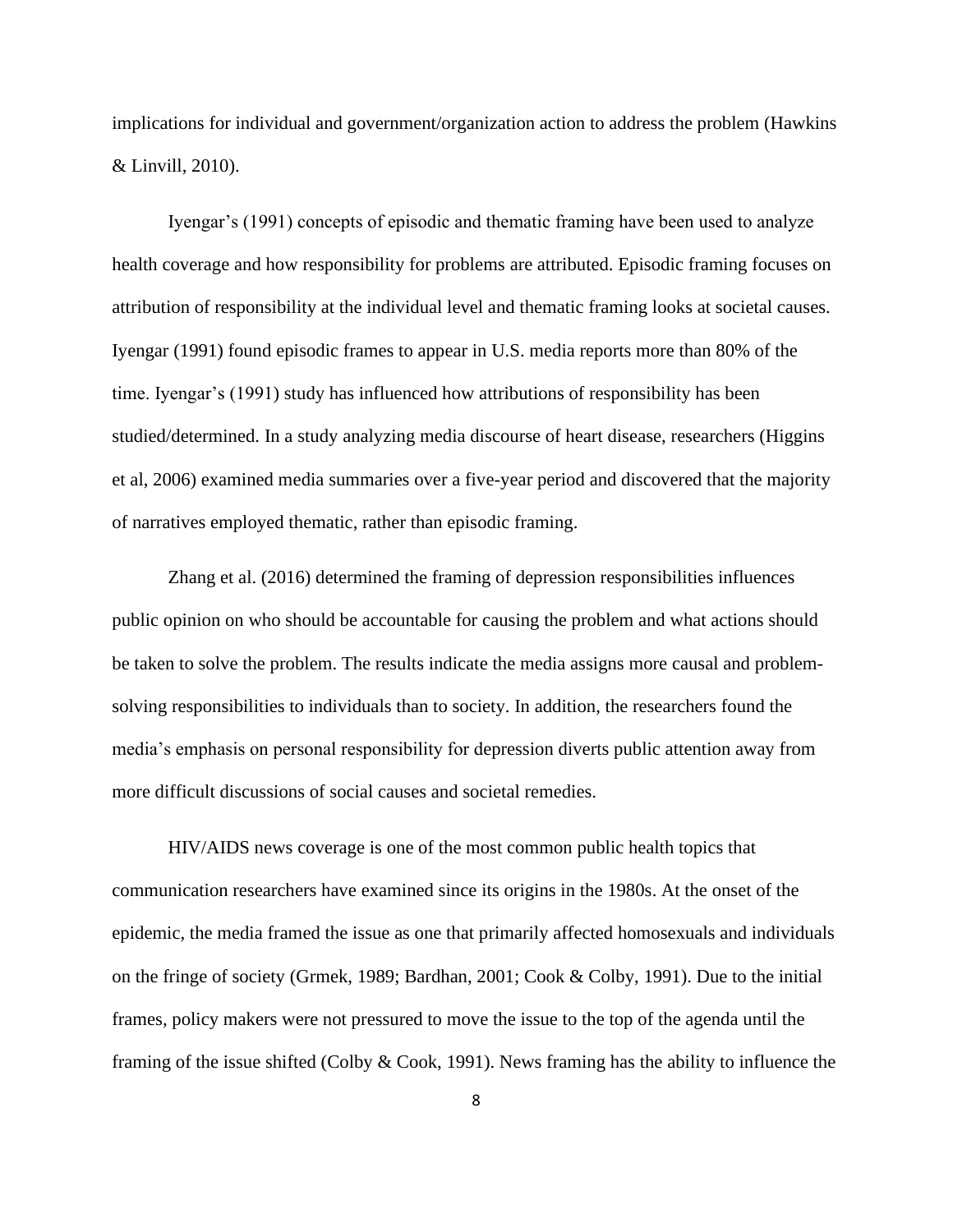focus of policy proposals and who participates in policy processes (Haider-Market & Joslyn, 2001).

Similar to HIV/AIDS news coverage, the issue of obesity has been the topic of media coverage as causes/solutions consistently receive attention during discussions of America's high obesity rate. Lawrence's (2004) study examined the question of who is responsible for causing and curing obesity. Evidence indicated that obesity has been reframed over the last two decades as more research has been done. The initial frames of obesity focused on personal behavior and biology as likely causes of obesity before shifting to environmental causation. This study added to health framing researching by introducing the concepts of individualizing news frames and systematic news frames. Individualizing news frames "limit the causes of a problem to particular individuals, often those afflicted with the problem" (p.57). Systemic news frames "broad the focus, assigning responsibility to government, business, and larger social forces" (p.57).

#### **Race & Framing**

Various studies have examined how media frames influence the lens through which issues are viewed. When it comes to public health issues such as the opioid epidemic, race has to be taken into consideration because of the fact that it influences perception of an issue and policy support/opposition (Varava, 2016). Entman and Rojocki (2000) found through interviews and surveys that media framing of African Americans led to whites having an ambivalent attitude toward the group. The researchers noted African Americans are overrepresented in coverage of negative aspects of society (crime, poverty) and underrepresented in coverage of positive issues (business success, positive community news). Jenkins (2012) points to the fact African Americans receive negative coverage due to a lack of diversity in many newsrooms. Despite that,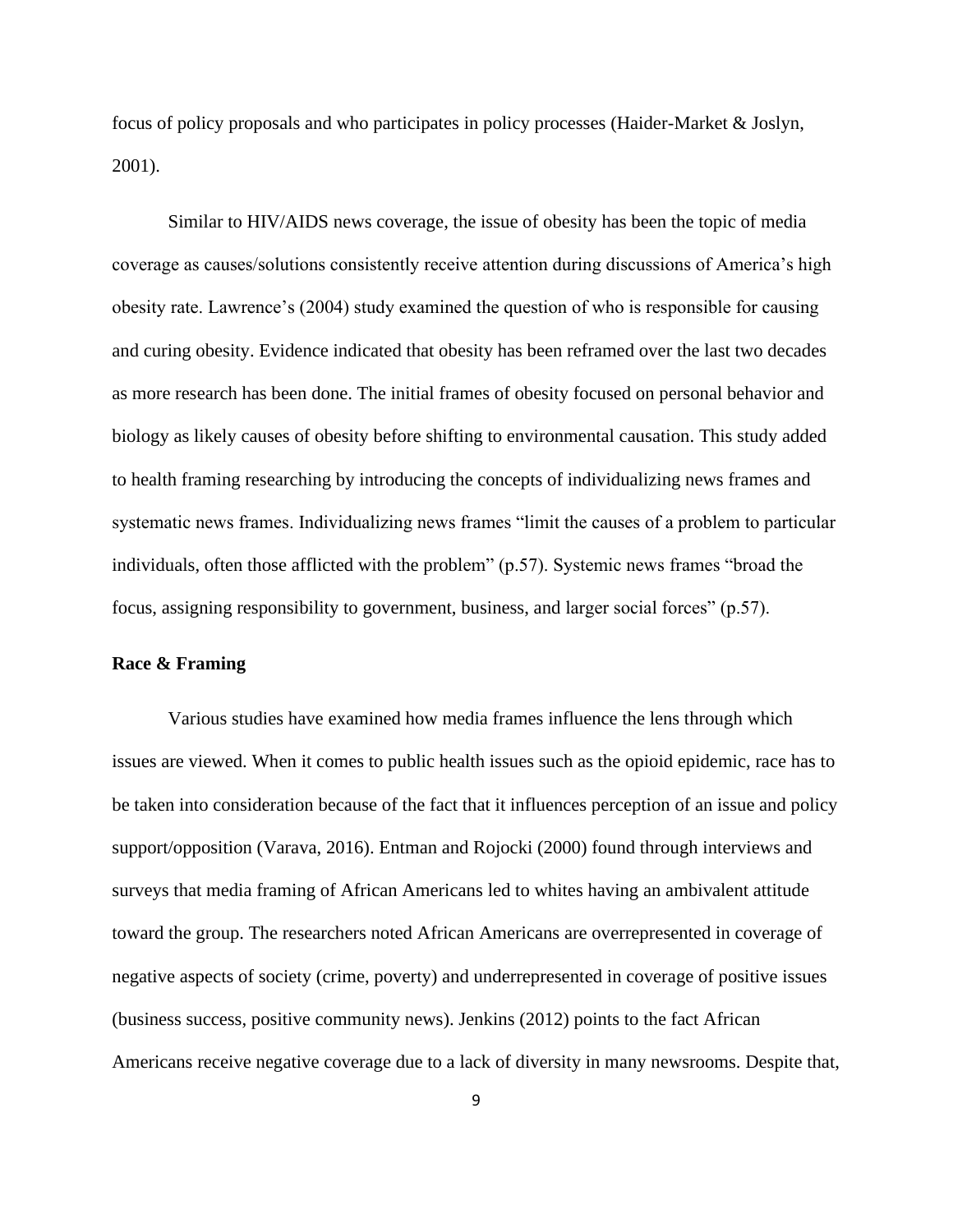she posits that even if there is some level of diversity, editors who rely on upholding news norms stick to the status quo.

#### **Drugs, Race & Framing**

Research has found that news coverage of drug use contains code words for black and white users (Netherland & Hansen, 2016). The terms "rural" and "suburban" are used as indicators for white people and "urban" is an indicator for black and Hispanic people (Netherland & Hansen, 2016). Netherland and Hansen (2016) found that news coverage of the first two waves of the opioid epidemic failed to include significant coverage of individuals in urban environments. The stories that featured urban residents were found to be short in comparison to news stories from suburban and rural residents.

In stories featuring white drug users, drug use by those individuals is often framed as novel and surprising (Netherland, Daniels, & Lyons, 2018; Netherland & Hansen, 2016). In their book, *Cracked*, Reeves and Campbell (1994) found that compared to images of white people that attract sympathy to the victim, black drug users are more likely to be viewed as menacing and dangerous.

In both past and current drug crises, the media provided dramatic coverage (Alexander, 2010; Orsini, 2017; Shih, 2008). During the crack epidemic of the 1980s, black addicts were depicted as "crack whores," "crack dealers," and "crack babies" (Alexander, 2010, p. 5). Researchers conducting a systematic analysis of *Intervention*, a reality-based show, found White addicts framed as tragic figures deserving of empathy from viewers (Netherland, Daniels, & Lyons, 2018). The researchers stated that on the show, addiction is portrayed as a "misfortune instead of a crime "(Netherland, Daniels, & Lyons, p.342).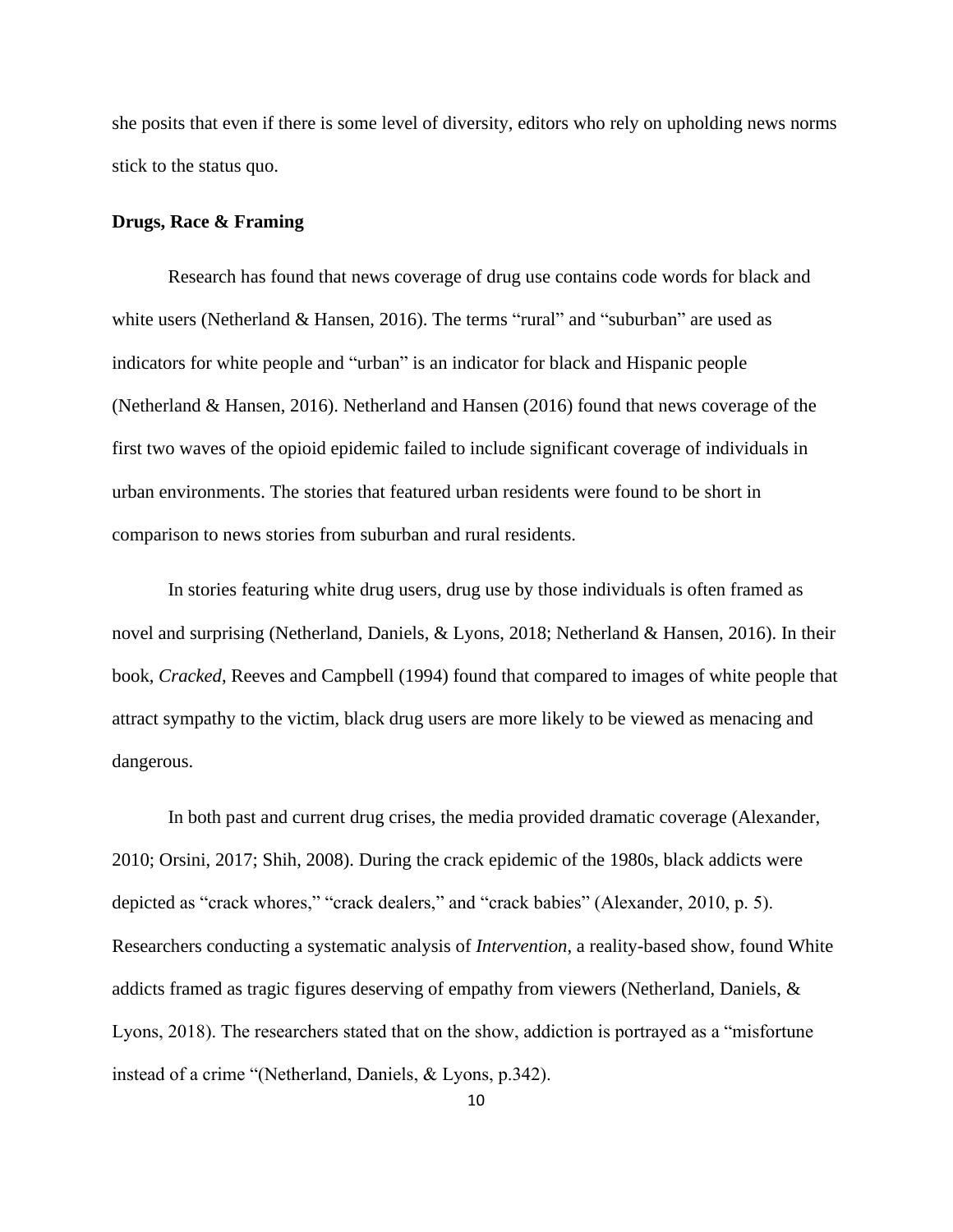During the 1980s, national media outlets reported frequently on powder cocaine and crack cocaine use (Reeves & Campbell, 1994; Alexander, 2010; Sirin, 2011). Powder cocaine was framed as the drug of choice for white users and treatment was framed as the solution for addicts (Reeves & Campbell, 1994). Earlier in the decade, news stories on powder cocainerelated stories featuring white recreational users had sources that were connected to the drug treatment industry (Alexander, 2010). In the second half of the decade when black users were framed as crack addicts, law and order was framed as the solution(Alexander, 2010; Sirin, 2011). Reeves and Campbell (1994) posited that the difference in solution frames is the key culprit in the sentencing disparities between users of the two drugs.

#### **Opioids & Framing**

In a study analyzing news coverage of the opioid epidemic from 1998 to 2012, researchers concluded the epidemic was primarily framed as a criminal justice issue more frequently than a treatable condition (Barry et al., 2016). The researchers noted that as time passed, the criminal justice framing gradually decreased. As the opioid epidemic has developed, researchers have analyzed the epidemic's framing in the news. A group of researchers conducted a content analysis of Facebook comments that served as responses to posted news stories of the opioid epidemic in an Ohio newspaper (Russell et al., 2019). The researchers found Awareness of the Opioid Epidemic and Affected Populations, Programs, Policies, and Interventions, Narratives of Addiction, and Crime, Punishment, and Legal Cases to be the four most prevalent frames (Russell et al., 2019).

11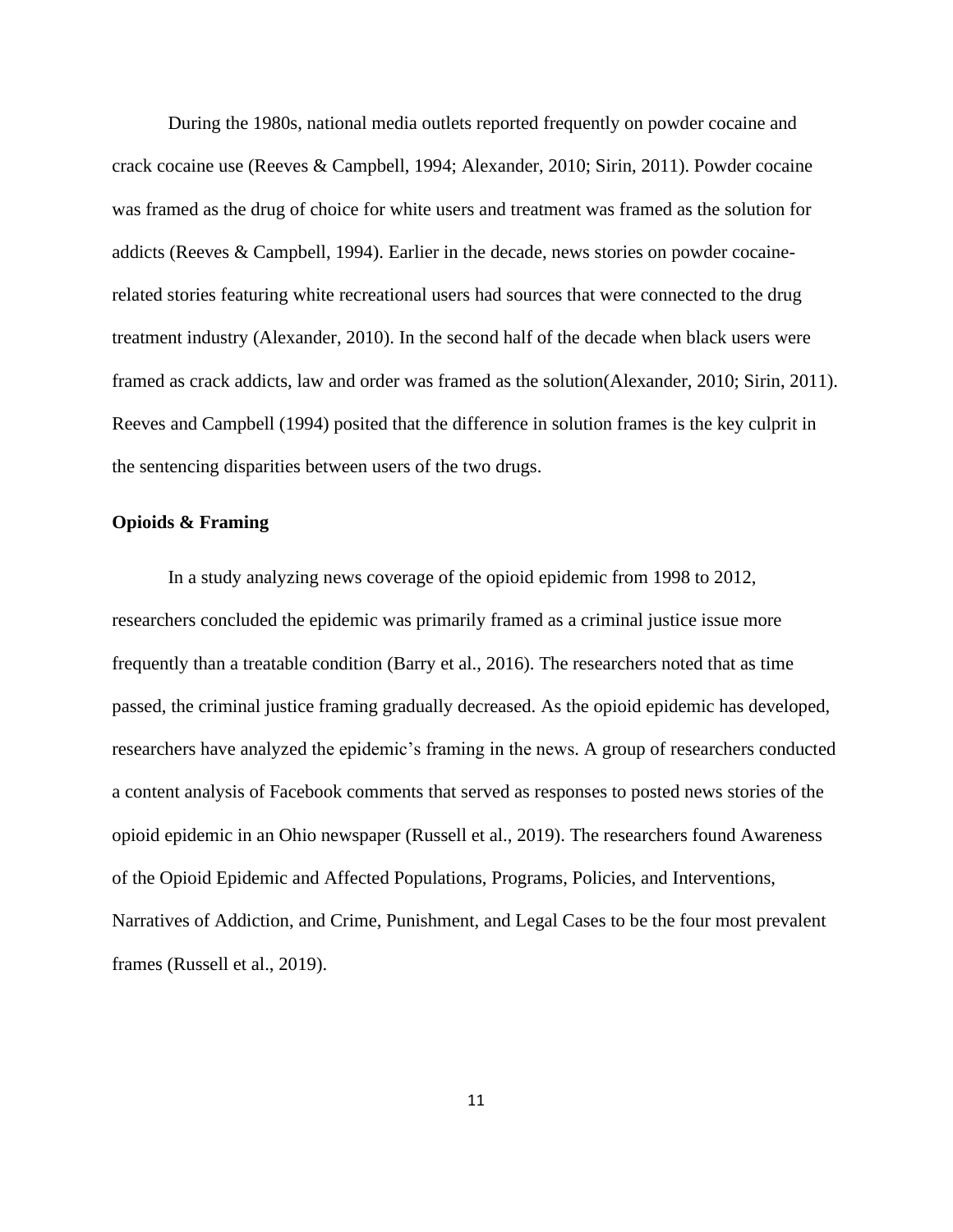#### **Geo-Ethnic Framing**

This study looks to examine how race and geography influence news framing of the opioid epidemic. Previous research involving the two has examined how communication to create civic engagement occurs among members of ethnic groups within a defined geographic area (Ball-Rokeach, Kim, & Matei, 2001; Kim & Ball-Rokeach, 2006). The communication infrastructure theory (CIT) was developed to examine interpersonal and mediated storytelling systems (Ball-Rokeach, Kim, & Matei, 2001). The basic premise of CIT is that "an individual's civic engagement is built on connections to a viable neighborhood storytelling network grounded in a conductive neighborhood context" (Kim & Ball-Rokeach, 2006, p.413). The communication infrastructure consists of the storytelling network and the communication action context.

The CIT contains three levels of storytelling. The macro level contains organizations that have dissemination and production resources capable of producing communication that reaches a widespread audience (Kim, Jung, & Ball-Rokeach, 2006). The meso level consists of community organizations such as local newspapers. Micro-level storytelling includes interpersonal networks among individuals in a defined geographic area. An ideal storytelling network occurs when the three levels interact to create civic engagement (Kim & Ball-Rokeach, 2006).

The communication action context refers to the physical, cultural, economic, and social feature of an environment in which individuals reside (Wilkin et al., 2007). Geo-ethnicity is a concept that developed from the CIT as researchers sought to discover how race and geography interact. Geo-ethnicity is defined as "ethnically articulated attitudes and behaviors grounded in a specific temporal and spatial situation" (Kim, Jung, & Ball-Rokeach, 2006, p.424). The concept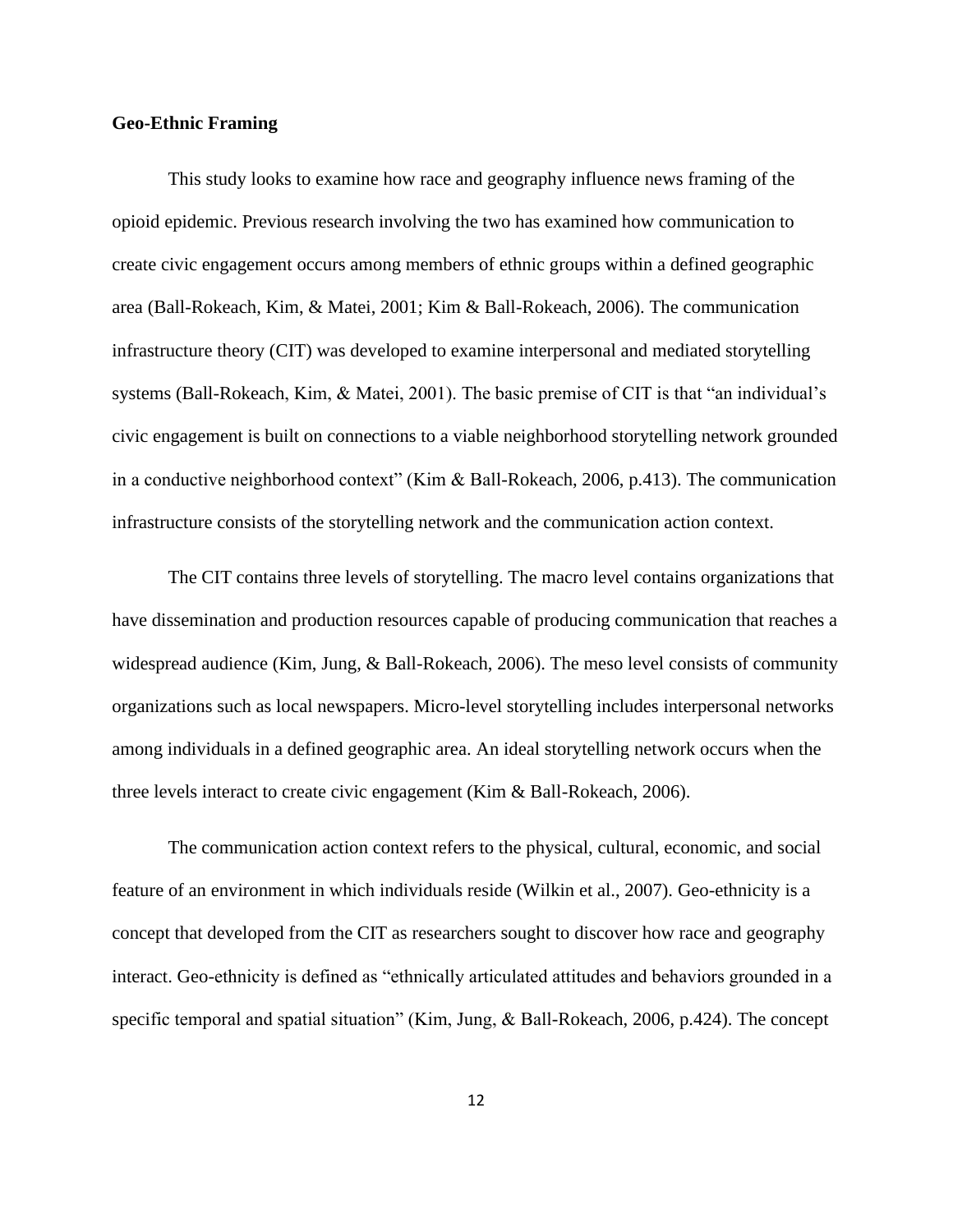consists of two components: being "ethnically or culturally relevant" to an ethnic community and being "geographically bound" to that community (Lin & Song, 2011, p. 367).

Lin and Song (2011) conducted a content analysis to understand how ethnic newspapers in Asian and Latino neighborhoods in Los Angeles told stories. Los Angeles served as the location for many studies related to geo-ethnicity (Lin & Song, 2011; Kim & Ball-Rokeach, 2006; Wilkin et al., 2007) due to the amount of ethnic communities in the city. Lin & Song found that the ethnic newspapers produced stories that reflected the community in which they were based.

In a study examining the framing of a bill in Congress that threatened undocumented immigrants, Grimm and Andsager (2011) found that frames occurred differently based on the location of the newspapers as well as racial composition of the communities where the newspapers are located. The researchers stated that "if certain frames resonate in certain areas and not others, then geography and ethnicity could be important factors in determining how those frames arrived in different newspapers" (p.774).

Since African Americans and Midwestern states have been impacted at a higher rate over the course of the current wave, medical experts and policymakers can benefit from understanding how the opioid epidemic is framed in local newspapers to provide solutions to reach the impacted communities. The following research questions will be answered:

**RQ1: How does causal attribution framing vary between the two regions?**

**RQ2: How does treatment framing vary between the two regions?**

**RQ3: How does causal attribution framing vary by racial composition?**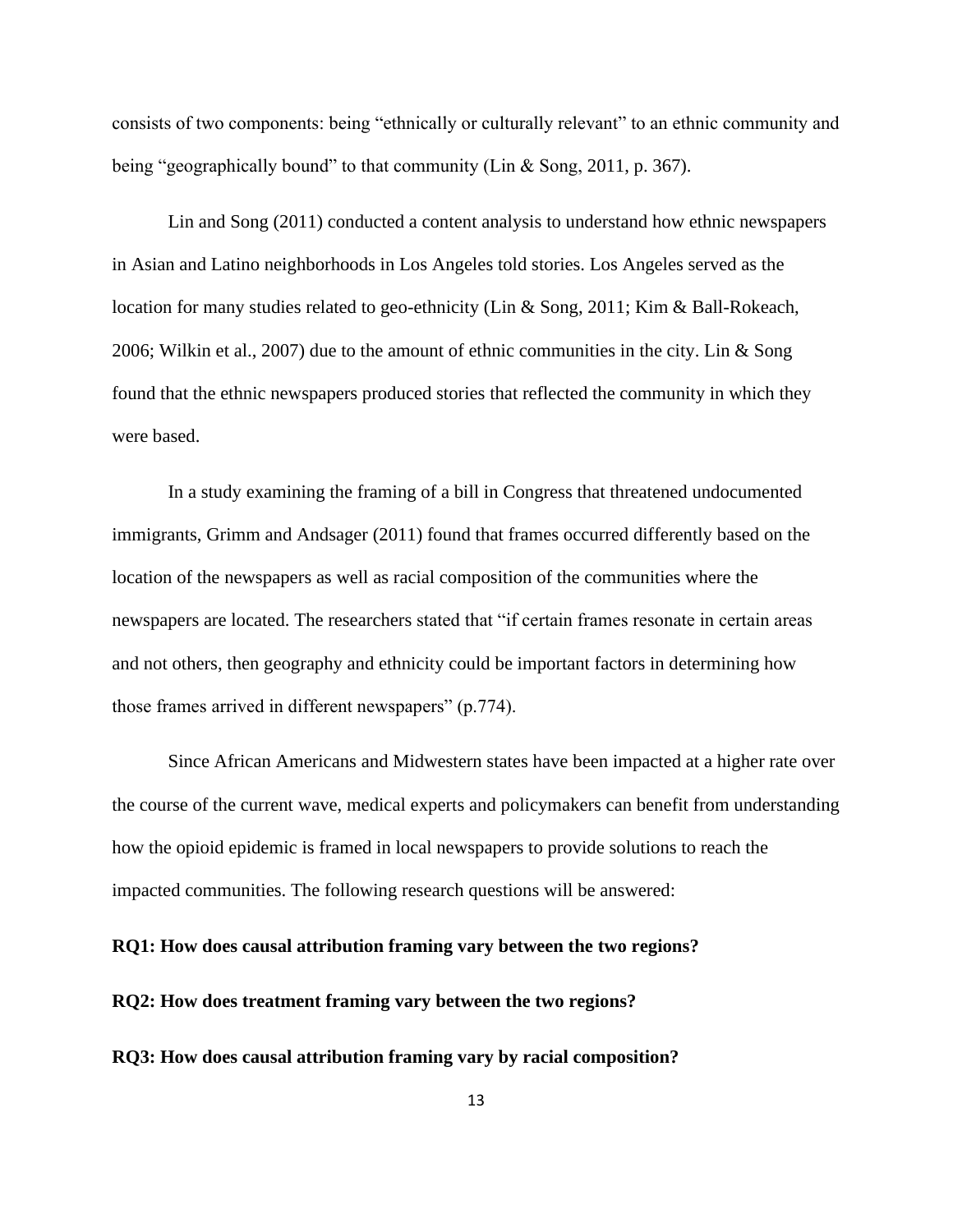**RQ4: How does treatment framing vary by racial composition?**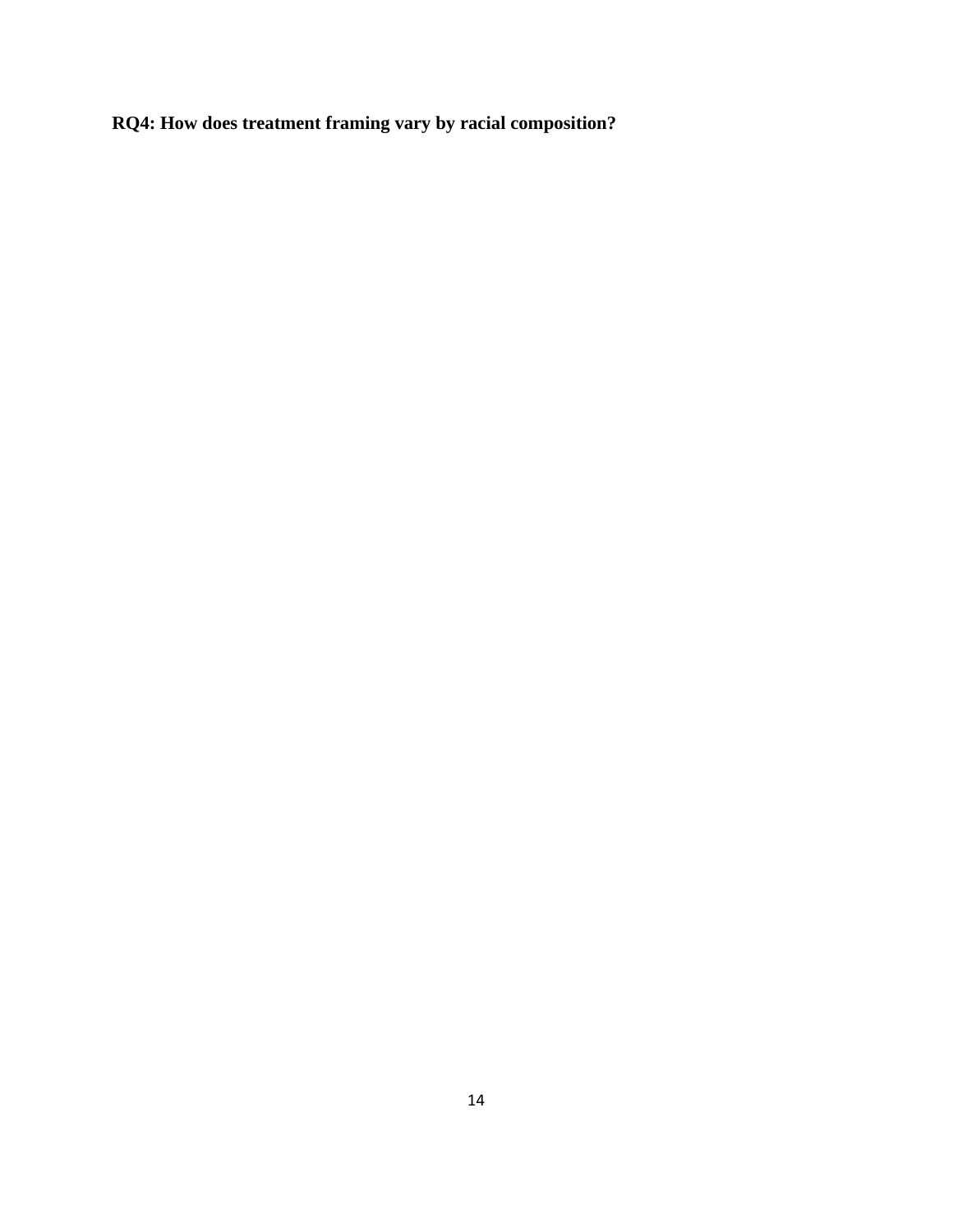### **CHAPTER 3. METHODOLOGY**

The present study utilized a content analysis to answer the research questions. A content analysis is "a research technique for making replicable and valid inferences from data" (Krippendorff, 1980, p. 21). The newspapers were selected based on the newspaper's region and the racial composition of the city where the newspaper is based. The content analysis covered the period from January 2016 through December 2018.

The eight newspapers in the sample were selected using population information from the 2010 Census Bureau. The eight cities have population between 250,000 people and one million people (U.S. Census Bureau, 2010). The previously mentioned figures exclude metropolitan statistical area (MSA) figures. The four Midwest cities and newspapers are Milwaukee (*Milwaukee Journal Sentinel*), Minneapolis (*Star-Tribune*), Cleveland (*The Plain Dealer*), and St. Louis (*St. Louis Post-Dispatch*). The four Southern cities are Raleigh (*The News & Observer*), Oklahoma City (*The Oklahoman*), Louisville (*The Courier-Journal*) and Atlanta (*Atlanta Journal-Constitution*). Cleveland, Atlanta, St. Louis, and Milwaukee have majorityminority populations while Minneapolis, Oklahoma City, Raleigh, and Louisville have majoritywhite populations.

News stories were selected from the Access World News database. The following were used as search terms: *fentanyl*, *opioid epidemic*, *opioid*s, *opioid crisis*, and *synthetic opioids*. Each of the eight newspapers produced at least 375 results. A systematic sampling procedure was conducted to selected every  $10<sup>th</sup>$  article. For each newspaper, the number of eligible articles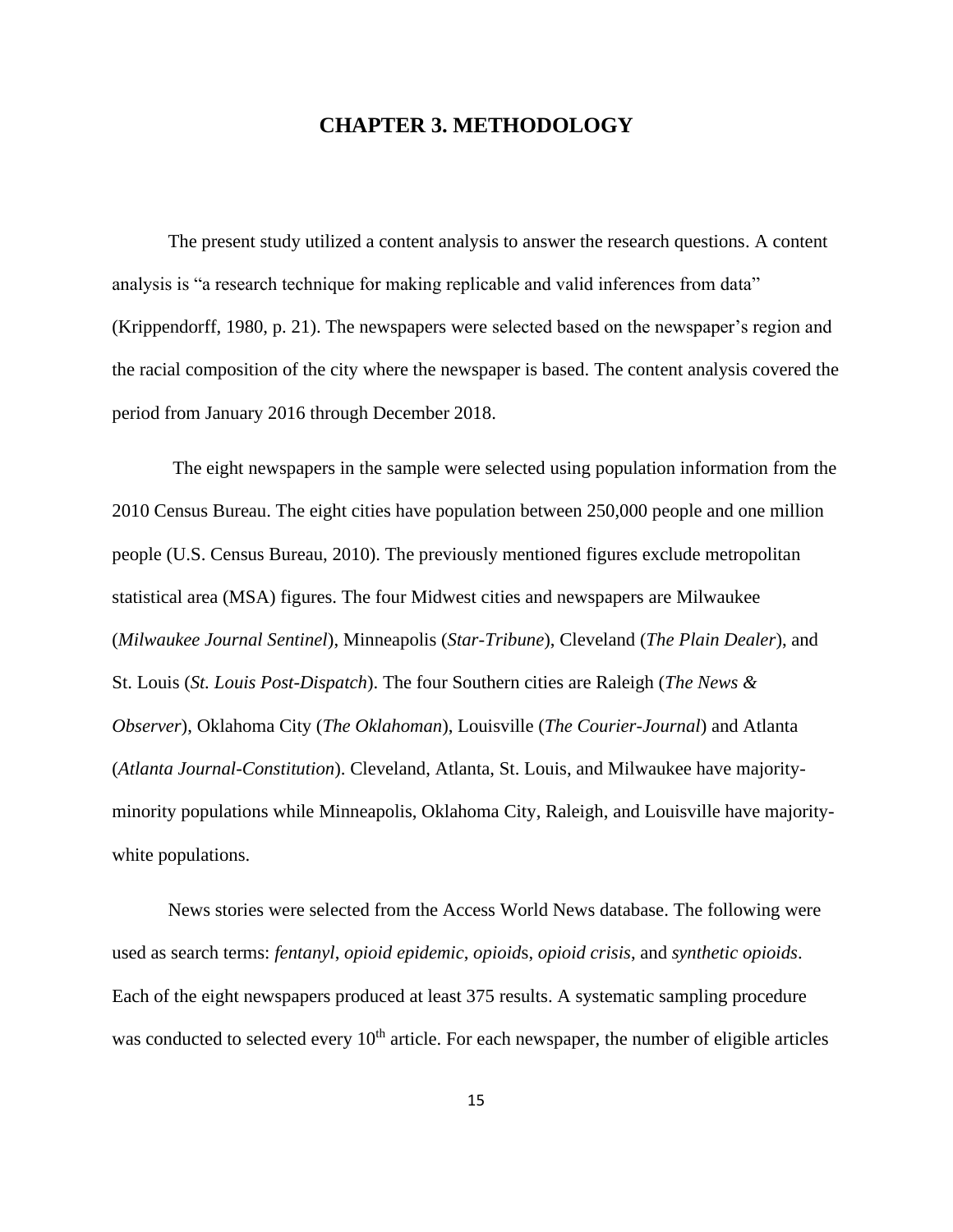decreased during the selection process as editorials, crime briefs, letters to the editors, Associated Press articles, and articles not related to the opioid epidemic were excluded.

To inductively identify frames, I compiled a sample of articles from *The Detroit Press*  and the *Florida Times-Union* based out of Jacksonville, Florida. *The Detroit Press* is a newspaper in the Midwest region based in a city with a majority-minority population. The *Florida Times-Union* serves an audience in the South and is headquartered in a city with a majority-white population.

Frames for the content analysis were identified using the framework provided by Matthes and Kohring (2008). In their research, the pair sought to measure framing of biotechnology in *The New York Times*. According to the two researchers, "it is often not clear which elements should be present in an article or news story to signify the existence of a frame" (p. 263). The pair suggested that splitting up the frame into separate elements instead of coding the whole frame makes for a more effective way to select frames. In order to identify frames, the pair utilized Entman's (1993) definition of framing that states frames "promote a particular problem definition, causal interpretation, moral evaluation, and/or treatment recommendation" (p.52). They posited that frames consist of different variables systematically grouped together in a specific way, forming a pattern that can be identified across in a sample (Matthes & Kohring, 2008).

I selected causal interpretation and treatment recommendations as the two frame elements utilized as variables in the study. Those two frames were chosen because previous research indicated that causes and solutions are the two prominent topics the media focuses on (Lawrence, 2004). After, reading a sample of newspaper articles from *The Detroit Press* and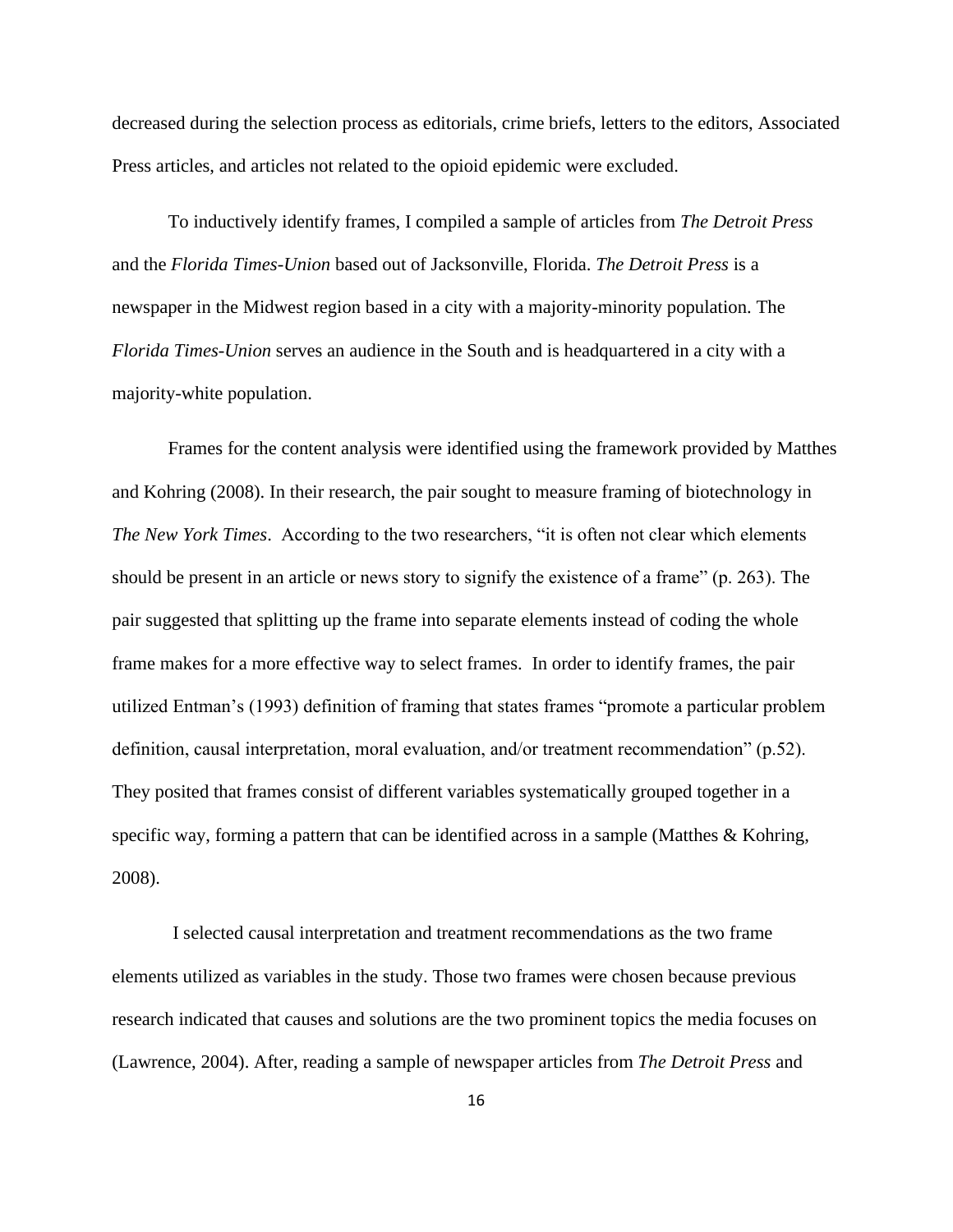*Florida Times-Union*, six causal frames and eight treatment frames were identified through

inductive analysis. The causal frames are as follows:

- 1. Painkiller addiction
- 2. Unknowingly taking synthetic opioids
- 3. Pharmaceutical companies
- 4. Overprescribing
- 5. Fentanyl
- 6. Drug dealers
- The treatment frames are as follows:
- 1. Funding
- 2. Treatment programs
- 3. Education
- 4. Criminalize opioid trafficking
- 5. Limit/regulate opioid prescriptions
- 6. Access to naloxone
- 7. Legislation and policy
- 8. Addiction prevention meds

The *painkiller addiction frame* explains that the opioid epidemic has been caused by individuals becoming addicted to prescribed painkillers and moving on to stronger drugs. The *unknowingly taking synthetic opioids frame* explains that synthetic opioids are being mixed into other drugs with individuals being aware they are mixed into the drug. *The pharmaceutical frame* consists of paragraphs assigning blame to the companies for the distribution and marketing of opioids. The *overprescribing frame* states the opioid epidemic has been caused by doctors excessively writing prescriptions. The *fentanyl frame* blames the potency of the synthetic opioid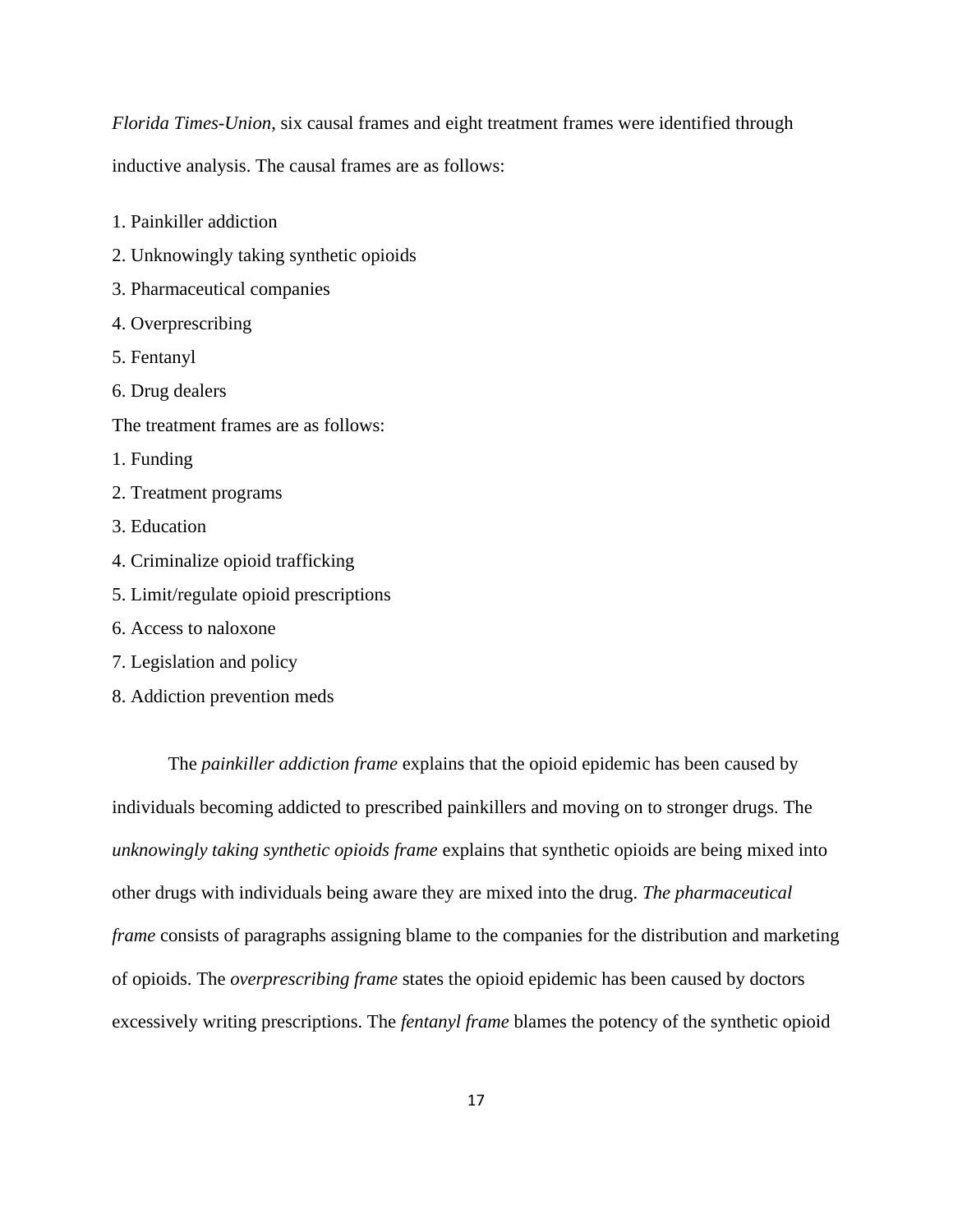for the number of individuals overdosing. The *drug dealers frame* assigns blame to drug dealers for individuals without prescription drugs having access to opioids.

The *funding frame* explains that funding is needed for various initiatives designed to fight the opioid epidemic. The *treatment frame* states that treatment is needed for opioids users and addicts. The *education frame* suggests that educating individuals on the dangers of opioid addiction is an adequate solution. The *criminalize opioid trafficking frame* explains that law enforcement tactics are needed to punish drug dealers. The *limit/regulate frame* lists opioid prescription limits or prescription database monitoring as solutions to the epidemic. The *legislation and policy frame* suggest that laws and policy are needed to prevent opioid abuse. The *access to naloxone frame* explains that naloxone, specifically Narcan, is a solution due to the ability to counteract the effects of an opioid overdose. The *addiction prevention meds frame* explains that buprenorphine should be available as solution on how to prevent opioid addiction.

The descriptive variables consisted of the newspaper, the total number of paragraphs, the number of paragraphs containing frames, date of publication, and word count. The newspaper's location was coded for being either in the Midwest (2) or South (1). In addition, each newspaper was assigned as a majority-minority city (1) or majority-white city (2). Those two variables were listed as nominal variables.

For the content analysis, the news article served as the unit of analysis. Paragraphs were selected as the sampling unit because "news paragraphs are typically short, with journalistic norms dictating that each one contains a unified idea" (Shah et al., 2002, p. 346). Section headlines and lists separated by lines were not identified as paragraphs. Despite the fact there were two types of frames, paragraphs that contained multiple frames were only assigned in a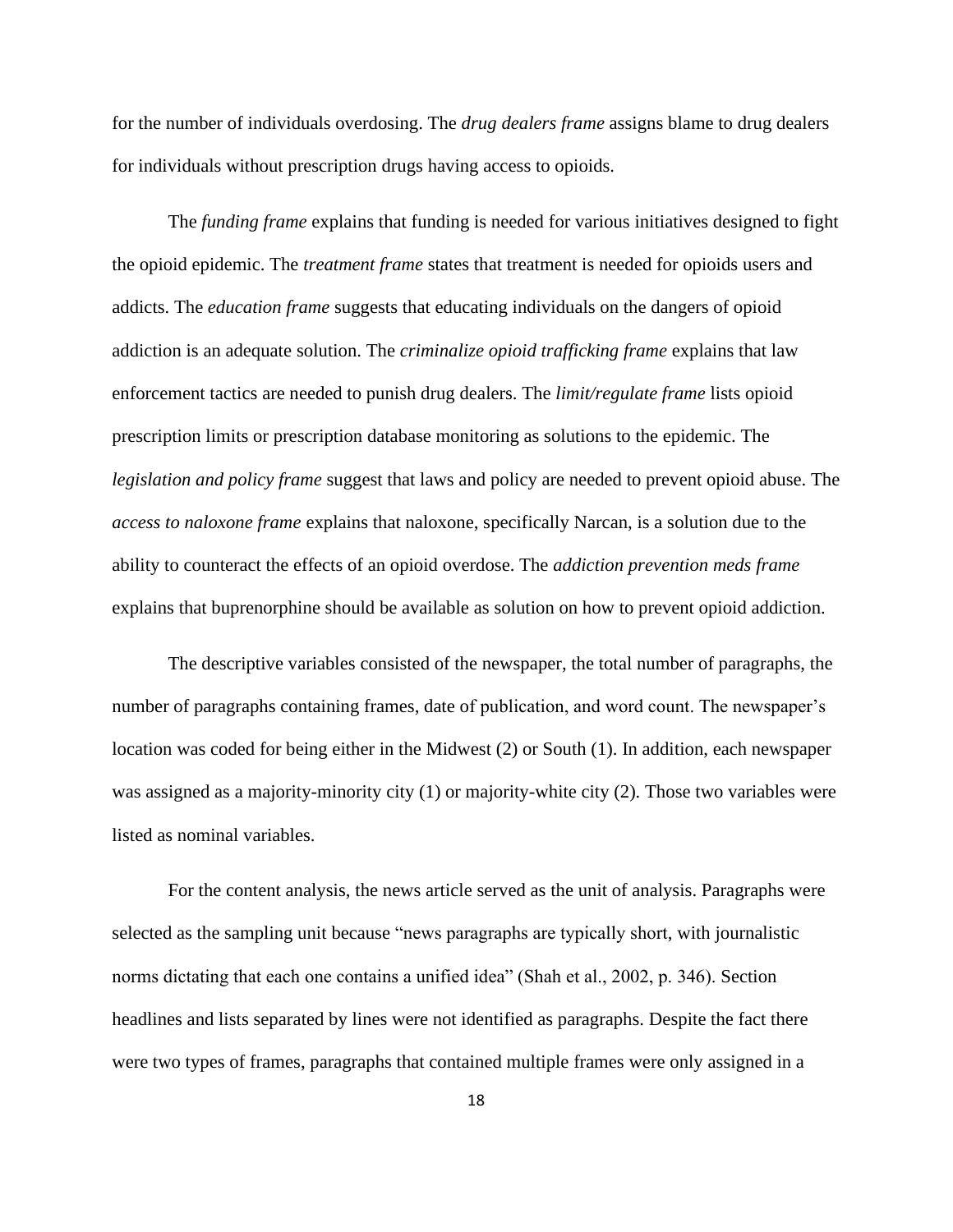mutually exclusive manner to one individual frame. Each time a frame was counted, it was marked on the code sheet. At the conclusion of the analysis, the total number of times each frame appeared was added up and calculated. The codebook that was used is in the Appendix section.

An intercoder reliability test was conducted once the frames were identified. The second coder was a senior student at the university the researcher attends. The researcher provided information about the objectives of the study and reviewed the code sheet with the second coder to familiarize them with what to look for while reading the articles.

Once the coding training concluded, a 25-article sample from *The Detroit Press* and *Florid Times-Union* was coded and measured for intercoder reliability using Krippendorff's alpha. That reliability test was chosen due to the fact the coding involved nominal and nonnominal data and the Krippendorff's alpha allows both types of data to be tested (Riffe et al., 2005). After the testing was done, all the variables exceeded the .80 acceptable level of agreement.

For the content analysis, the statistical analysis program SPSS was used to analyze the data. An independent samples t-test was used for analysis due to the independent variables, geography and race, being categorical variables and the frames being continuous variables.

19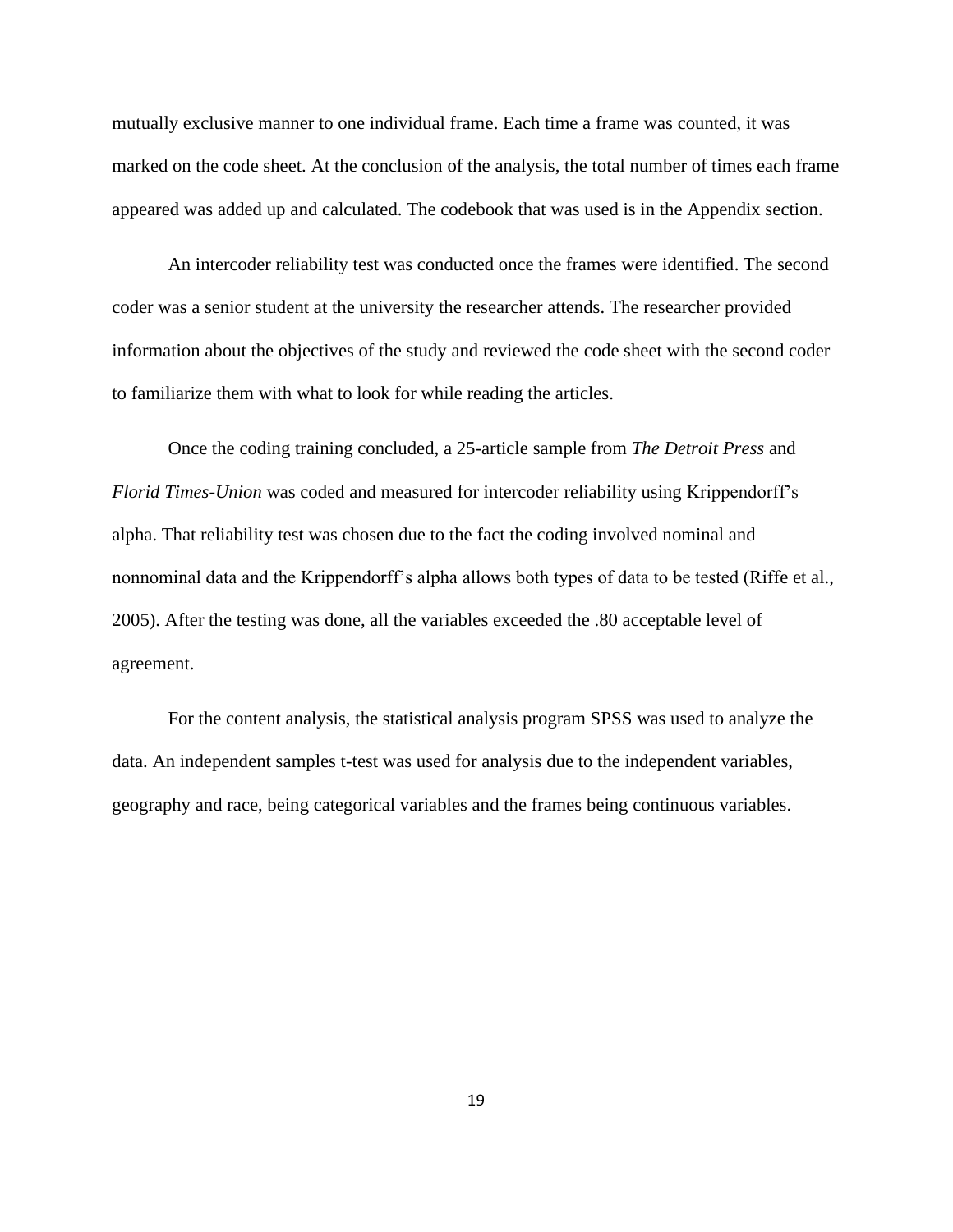# **CHAPTER 4. RESULTS**

The content analysis consisted of eight newspapers that produced a sample of 250 news articles. Overall, there were a total of 5,343 total paragraphs and 612 paragraphs that contained either causal or treatment frames. The breakdown of the frames are provided below.

Table 1. Causal Frames

| Frame                    | Total |
|--------------------------|-------|
| Fentanyl                 | 90    |
| Painkiller addiction     | 75    |
| Overprescribing          | 52    |
| Unknowing took opioids   | 32    |
| Pharmaceutical companies | 27    |
|                          |       |
| Drug dealers             | 10    |
|                          |       |
|                          | 286   |

### Table 2. Treatment frames

| Frame                               | Total |
|-------------------------------------|-------|
| Limit/regulate opioid prescriptions | 84    |
|                                     |       |
| Access to naloxone                  | 65    |
| Funding                             | 42    |
|                                     |       |
| Treatment programs                  | 42    |
| Education                           | 35    |
| Criminalize                         | 34    |
| Addiction prevention meds           | 13    |
|                                     |       |
| Legislation and policy              | 11    |
|                                     | 326   |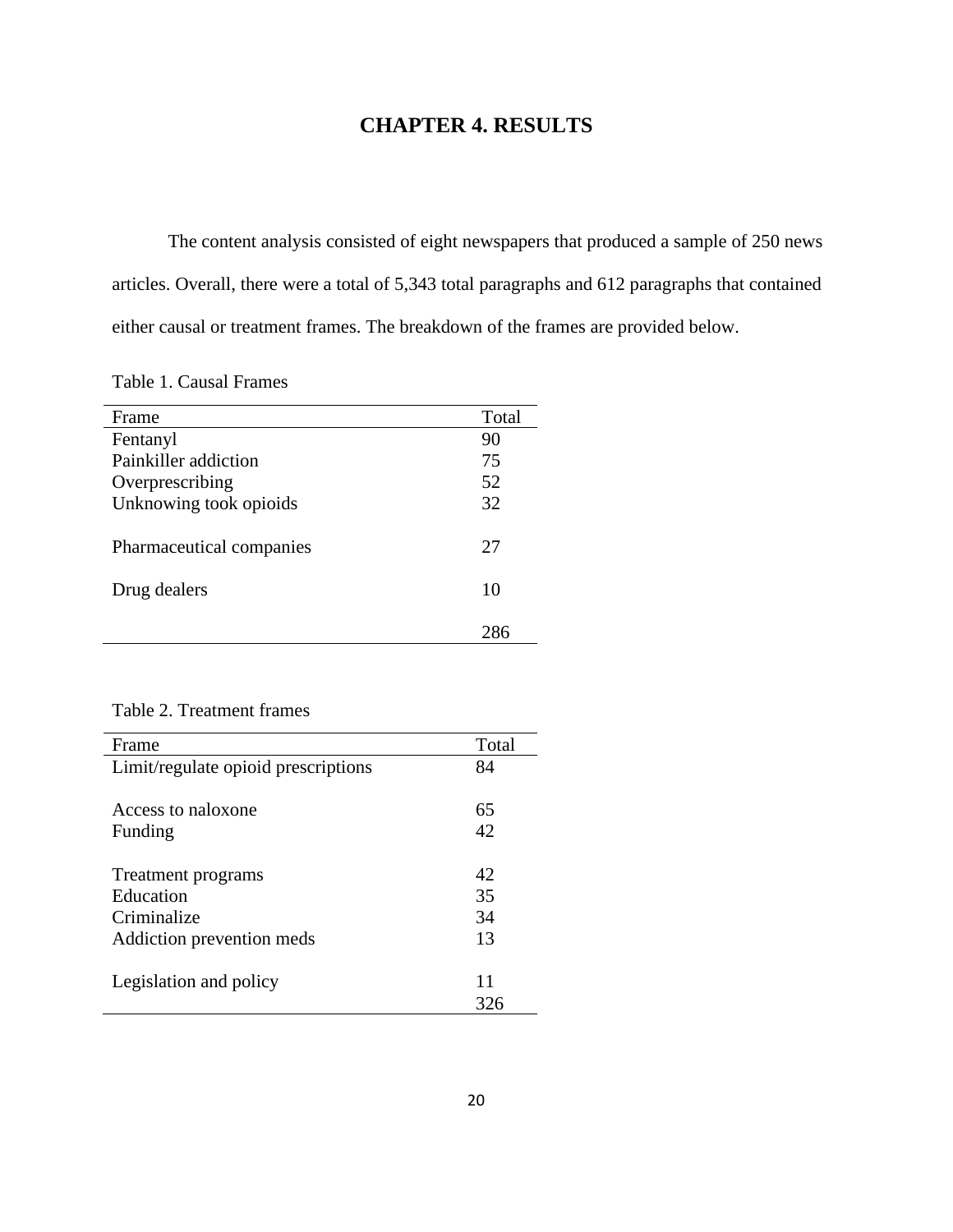| Frame                       | StL            | Minn. | Milw.          | Cleve. | Atl.           | Ral. | OkC.           | Lex. |
|-----------------------------|----------------|-------|----------------|--------|----------------|------|----------------|------|
| Addiction                   | 12             | 13    | 6              | 11     | 15             | 5    | 8              | 5    |
| Fentanyl                    | 13             | 9     | 9              | 14     | 11             | 11   | 4              | 19   |
| Drug dealers                | $\overline{0}$ |       | 3              | 2      | $\overline{0}$ |      | $\overline{0}$ | 3    |
| Overprescribing             | 6              | 8     | 5              | 2      | 8              |      | 6              | 10   |
| Pharmaceutical<br>companies |                | 3     | 4              | 6      | $\overline{2}$ | 5    | $\overline{4}$ | 2    |
| Unknowingly<br>took opioids | 2              | 8     | $\overline{2}$ | 3      | $\overline{4}$ | 6    |                | 6    |
| Total                       | 34             | 42    | 29             | 38     | 40             | 35   | 23             | 45   |

Table 3. Casual frame distribution by city

Table 4. Treatment distribution by city

| Frame                          | StL.           | Minn.          | Milw.          | Cleve.         | Atl.           | Ral.           | OkC. Lex.      |                |
|--------------------------------|----------------|----------------|----------------|----------------|----------------|----------------|----------------|----------------|
| Funding                        | $\overline{4}$ | $\overline{4}$ | 14             | 6              | 5              | $\overline{2}$ | 3              | $\overline{4}$ |
| Education                      | 3              | $\overline{2}$ | 5              | 6              | 5              | 8              | $\overline{2}$ | 4              |
| Treatment<br>programs          | 5              | 3              | $\overline{4}$ | 5              | 9              | 5              | 7              | 4              |
| Legislation $&$<br>Policy      | 3              | $\Omega$       | 2              | $\overline{0}$ | 1              | 1              | 4              | 0              |
| Limit/Regulate                 | 15             | 13             | 6              | 11             | 9              | 8              | 13             | 9              |
| Criminalize                    | 1              | 5              | 5              | 6              | $\overline{4}$ |                | 5              |                |
| Naloxone                       | 6              | 10             | 4              | 9              | 10             | 9              | 9              | 8              |
| Overdose<br>prevention<br>meds | $\overline{2}$ | $\overline{2}$ |                | 1              | $\overline{2}$ | $\theta$       | 3              | $\overline{2}$ |
| Total                          | 39             | 39             | 41             | 50             | 45             | 34             | 46             | 38             |

**RQ1: How does causal framing vary between the two regions?** To find an answer to the research question, an independent samples t-test was done with the geography variable-Midwest and South-and casual attribution frames. The results in Table 5 below indicate there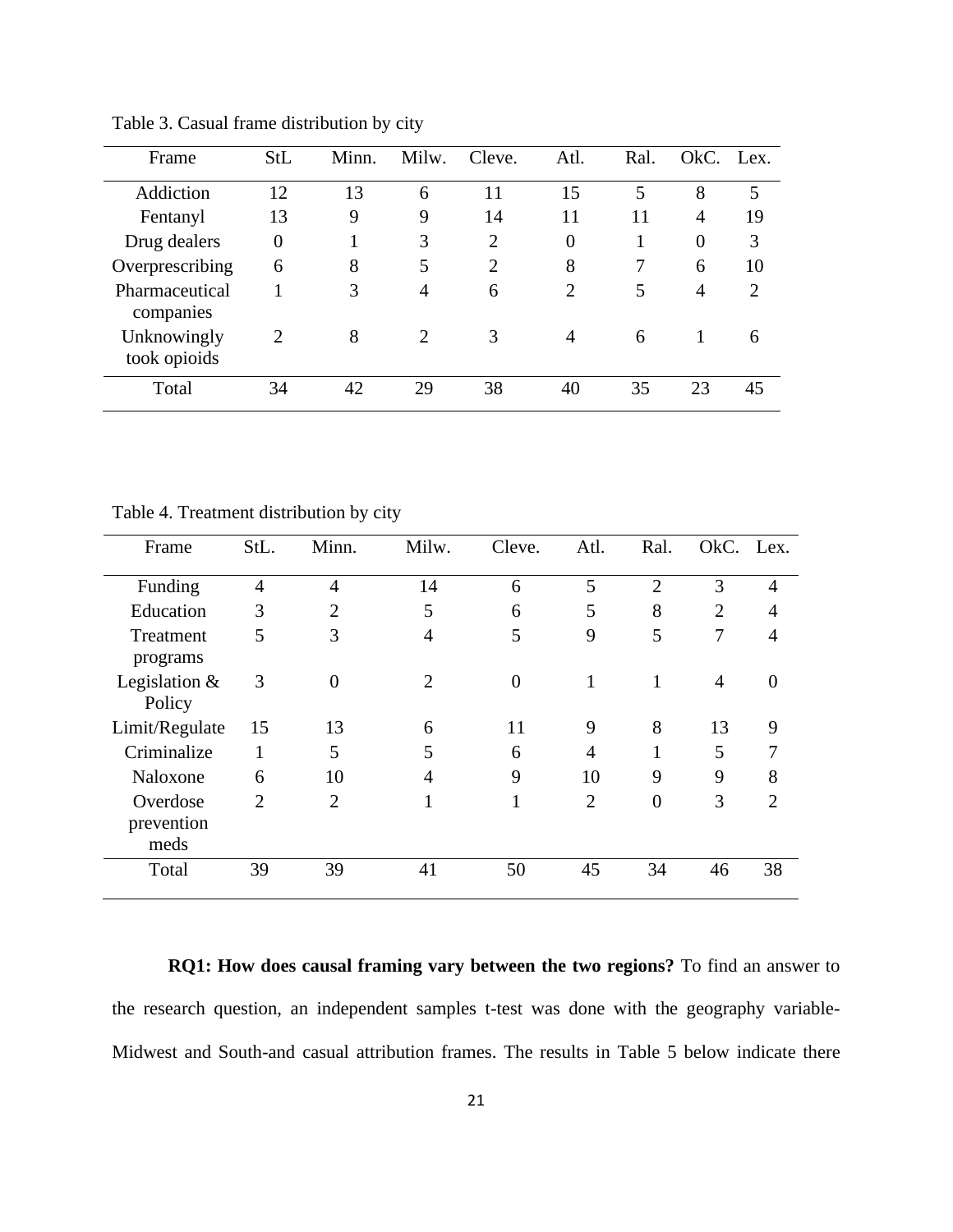were no statistically significant relationships involving geography and any of the six causal attribution frames.

| Frame                                 | Geography        | Midwest     | South       |
|---------------------------------------|------------------|-------------|-------------|
| Addiction                             | $p$ -value: .377 | 1.30(.638)  | 1.44(.669)  |
| Unknowingly took<br>synthetic opioids | P-value: $.844$  | 1.27(0.458) | 1.24(0.437) |
| Pharmaceutical<br>companies           | $p$ -value: .187 | 1.43(0.938) | 1.92(.954)  |
| Overprescribing                       | $p$ -value: .426 | 1.33(0.796) | 1.52(.811)  |
| Fentanyl                              | p-value: 1.000   | 1.36(.645)  | 1.36(.609)  |
| Drug dealers                          | $p$ -value: .447 | 1.17(0.408) | 1.00(.000)  |

Table 5. Geography and causal frames

Note: Midwest and South columns contain *M* (SD); p<.05

### **RQ2: How does treatment framing vary between the two regions?** An independent

samples-test test was done with the geography variable-Midwest and South- and the treatment/remedy frames. The test, as indicated in Table 6, produced a statistically significant relationship between the geography and the limit/regulation frame  $(p=0.32, t=2.38, df=82)$ . In addition, the relationship between geography and access to naloxone was close to being statistically significant ( $p=.088$ ,  $t=1.733$ , df=63).

Table 6. Geography and treatment frames

| Frame             | Geography        | Midwest     | South      |
|-------------------|------------------|-------------|------------|
| Funding           | $p$ -value: .796 | 1.43(.836)  | 1.36(.842) |
| Education         | $p$ -value: .823 | 1.19(0.403) | 1.16(.375) |
| Treatment program | $p$ -value: .415 | 1.17(.383)  | 1.29(.550) |
|                   |                  |             |            |

(table cont'd)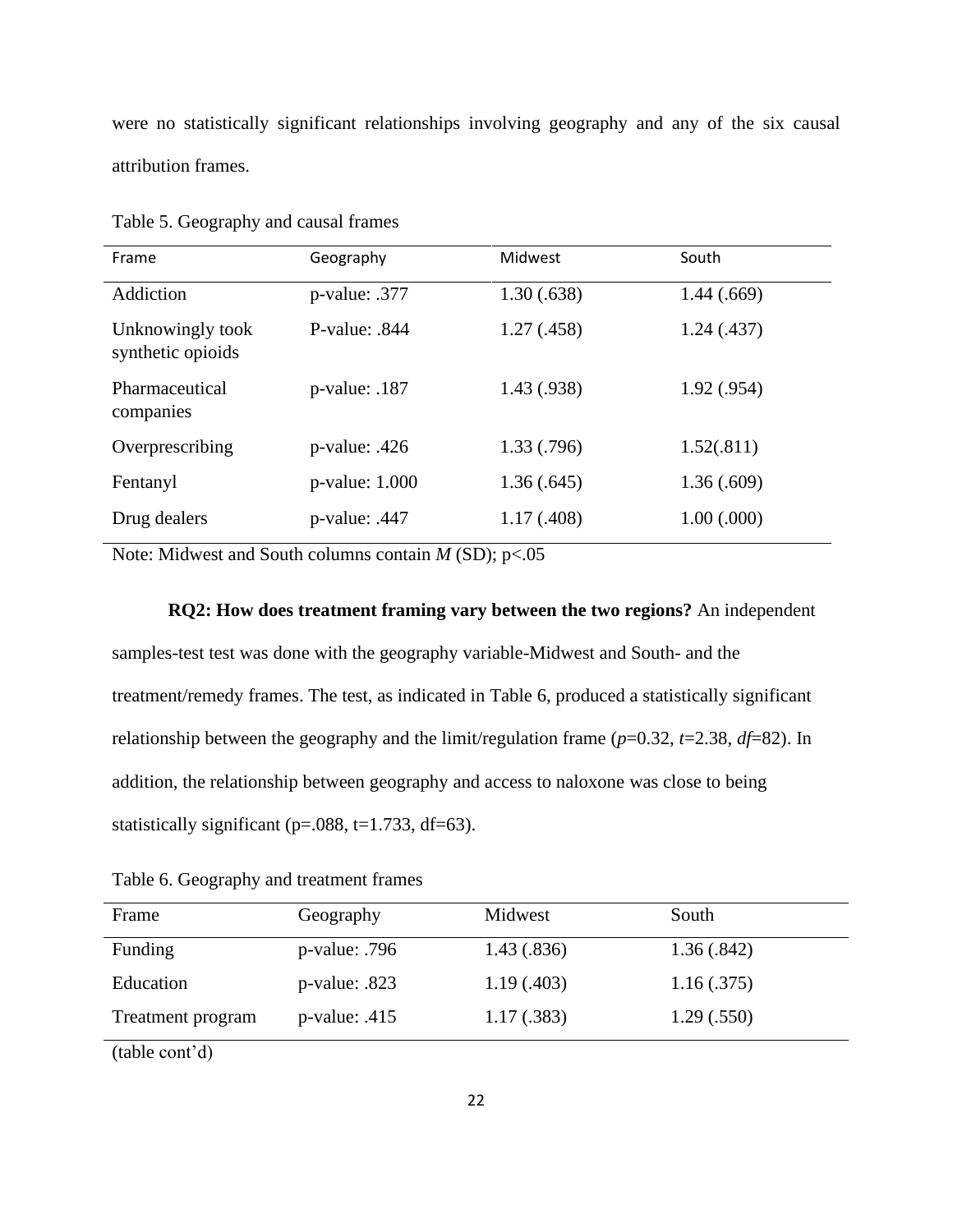| Frame                                | Geography          | Midwest    | South       |
|--------------------------------------|--------------------|------------|-------------|
| Legislation & Policy                 | p-value: *         | 1.00(0.00) | 1.00(0.00)  |
| Limit/Regulate                       | $p$ -value: $0.20$ | 1.42(.621) | 1.92(1.244) |
| Criminalize                          | $p$ -value: .392   | 1.41(.618) | 1.65(.931)  |
| Access to naloxone                   | p-value: .088      | 1.21(.491) | 1.47(.696)  |
| Access to opioid<br>prevention meds. | $p$ -value: .604   | 1.67(.816) | 1.43(0.787) |

Note:<sup>\*</sup> *t* could not be computed for legislation/policy frame because the SD for both groups are 0; Midwest and South columns contain *M* (SD); *p*<.05

**RQ3: How does casual attribution framing vary by racial composition?** To answer the research question, an independent samples t-test was conducted to find the relationship between race-majority-minority and majority-white- and the casual attribution frames. The results, as indicated in Table 7, show there was no significant relationships between race and the casual attribution frames.

| Table 7. Race and causal frames |  |
|---------------------------------|--|
|---------------------------------|--|

| Frame                                 | Race          | Majority-Minority | Majority-White |
|---------------------------------------|---------------|-------------------|----------------|
|                                       |               |                   |                |
| Addiction                             | p-value: .377 | 1.39(0.655)       | 1.32(0.653)    |
| Unknowingly took<br>synthetic opioids | P-value: .844 | $1.09$ (.302)     | 1.33(0.483)    |
| Pharmaceutical<br>companies           | p-value: .187 | 1.31(.855)        | $2.00$ (.961)  |
| Overprescribing                       | p-value: .426 | 1.43(0.926)       | $1.45$ (.723)  |
| Fentanyl                              | p-value: 1.00 | 1.23(.520)        | 1.49(0.703)    |
| Drug dealers                          | p-value: .447 | 1.20(0.447)       | 1.00(0.00)     |

Note: Majority-Minority and Majority-White columns contains *M* (SD); p<.05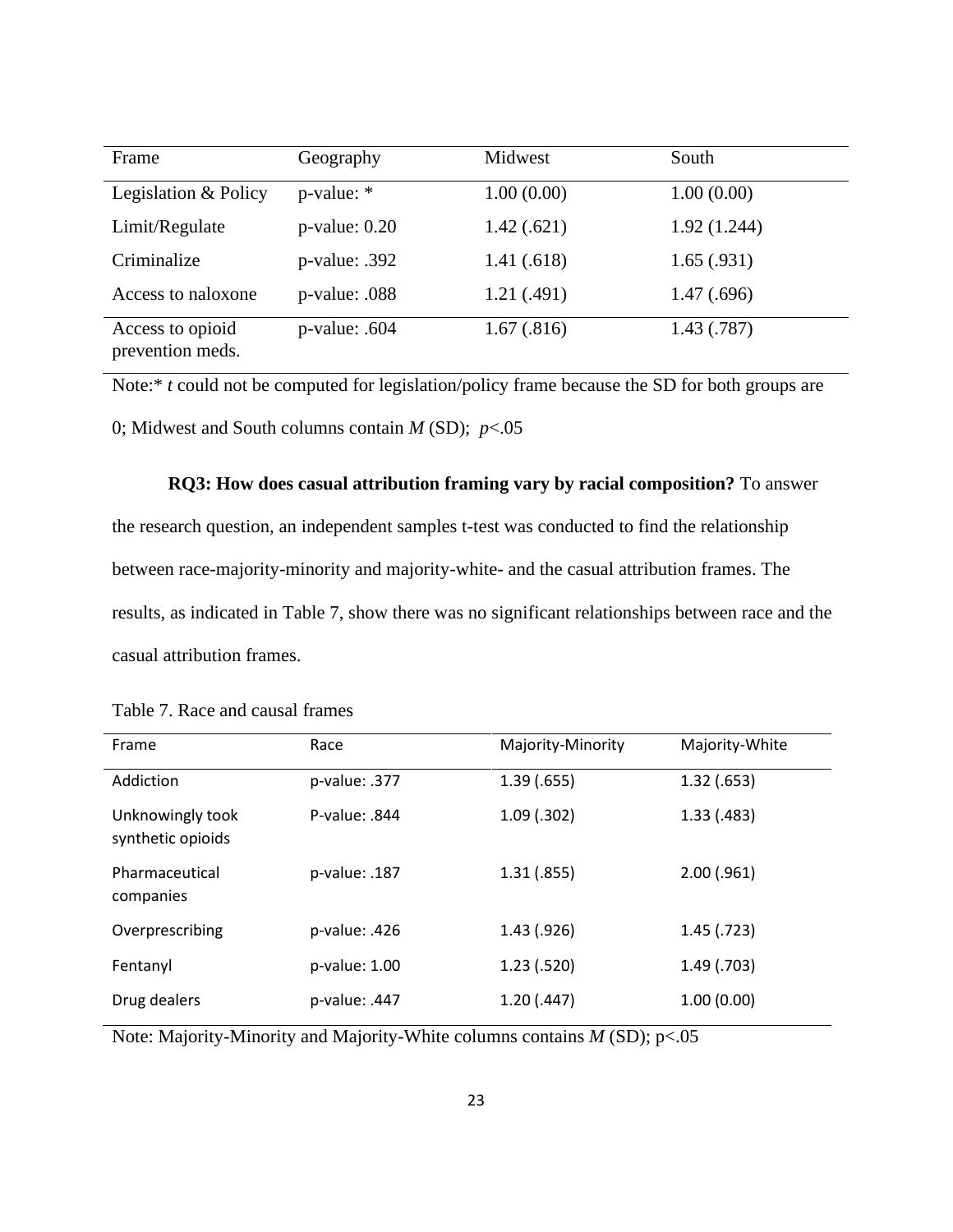**RQ4: How does treatment framing vary by racial composition?** To answer the research question, an independent samples t-test was done to find the relationship between race and the treatment/remedy frames. The results, as shown in Table 8, indicate there was no significant relationship between race and treatment frames.

| <b>Treatment Frame</b>               | Race          | Majority-Minority | Majority-White |
|--------------------------------------|---------------|-------------------|----------------|
| Funding                              | p-value: .770 | 1.38(.775)        | $1.46$ (.967)  |
| Education                            | P-value: .823 | 1.16(0.375)       | 1.19(0.403)    |
| Treatment programs                   | p-value: .351 | 1.17(0.388)       | $1.32$ (.582)  |
| Legislation & Policy                 | p-value: *    | 1.00(0.00)        | 1.00(0.00)     |
| Limit/Regulate                       | p-value: .973 | 166(1.039)        | $1.65$ (.948)  |
| Criminalize                          | p-value: .529 | 1.44(.512)        | $1.61$ (.979)  |
| Access to naloxone                   | p-value: .369 | 1.28(.528)        | 1.42(.692)     |
| Access to opioid<br>prevention meds. | p-value: .401 | 1.33( .516)       | 1.71(.951)     |

Table 8. Race and Treatment frames

Note:<sup>\*</sup> *t* could not be computed for legislation/policy frame because the SD for both groups are 0; Midwest and South columns contain  $M(SD)$ ;  $p < 0.05$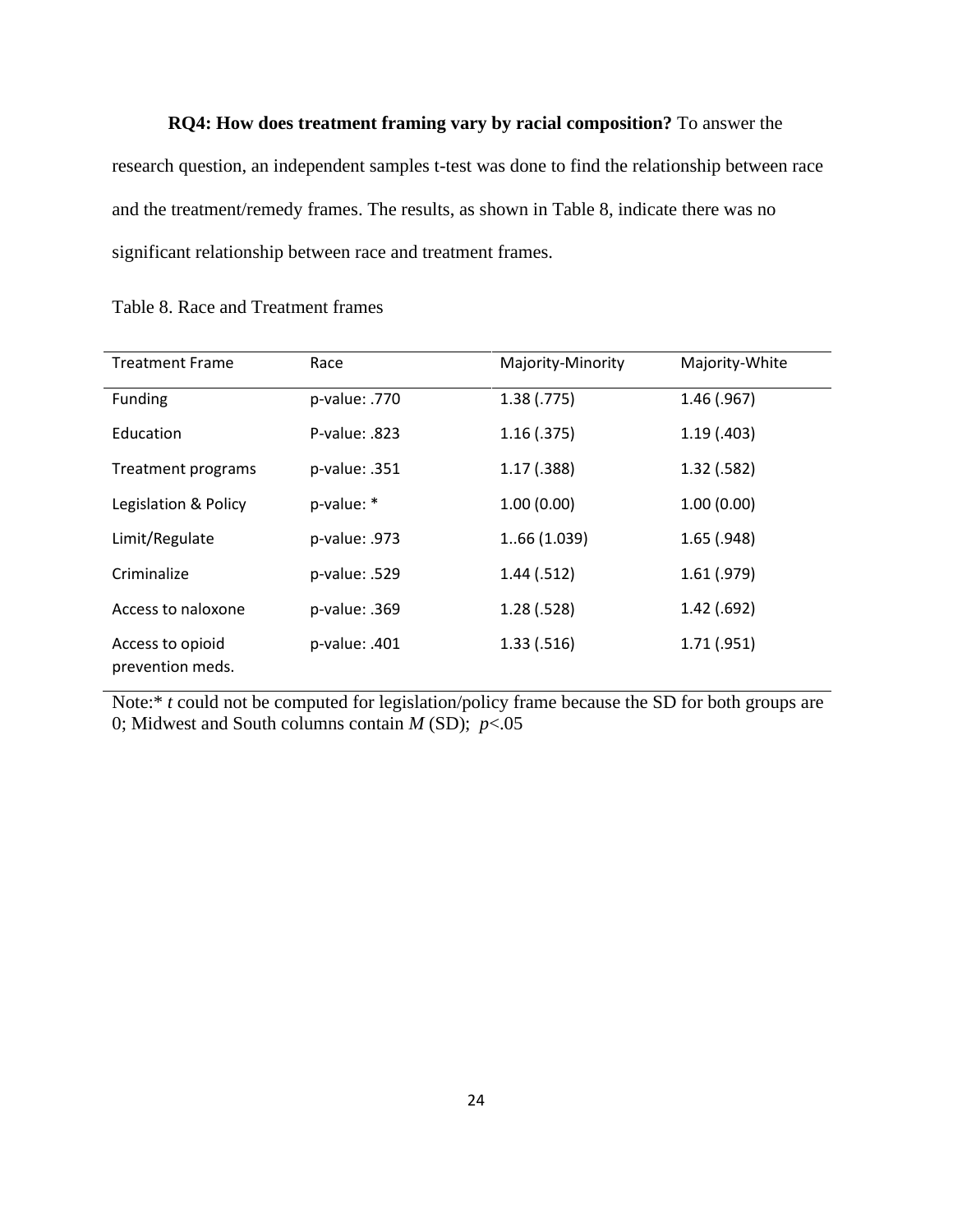### **CHAPTER 5. DISCUSSION**

The research's objective was to understand how geography and racial composition influenced framing of the opioid epidemic during a three-year period. This is a worthy objective because individuals obtain health-related information from the media (Pan & Meng, 2016; Bardhan, 2001; Maswanya et al., 2000). Results indicate there was little geo-ethnic influence on framing of the opioid epidemic. The only statistically significant relationship occurred between geography and the limit/regulate treatment frame. The geography and access to naloxone treatment frame was the next closest relationship.

In the sample, the limit/regulate frame  $(n=84)$  is the most frequent treatment frame and the second most frequent frame in the sample behind the fentanyl causal frame. Paragraphs that contained the limit/regulate frame were likely to state medical professional need to implement and enforce prescription monitoring to prevent overprescribing. Using Iyengar's (1991) framework, the limit/regulate treatment frame is classified under thematic framing. That is a notable finding because it indicates there are societal forces responsible for the epidemic. Previous studies consistently concluded the media places more causal and problem solving responsibilities on individuals rather than society (Zhang et al., 2016; Iyengar, 1991; Hawkins & Linvill, 2010). This result is consistent with the research indicating pharmaceutical companies are responsible for the opioid epidemic (Jamison, 2018.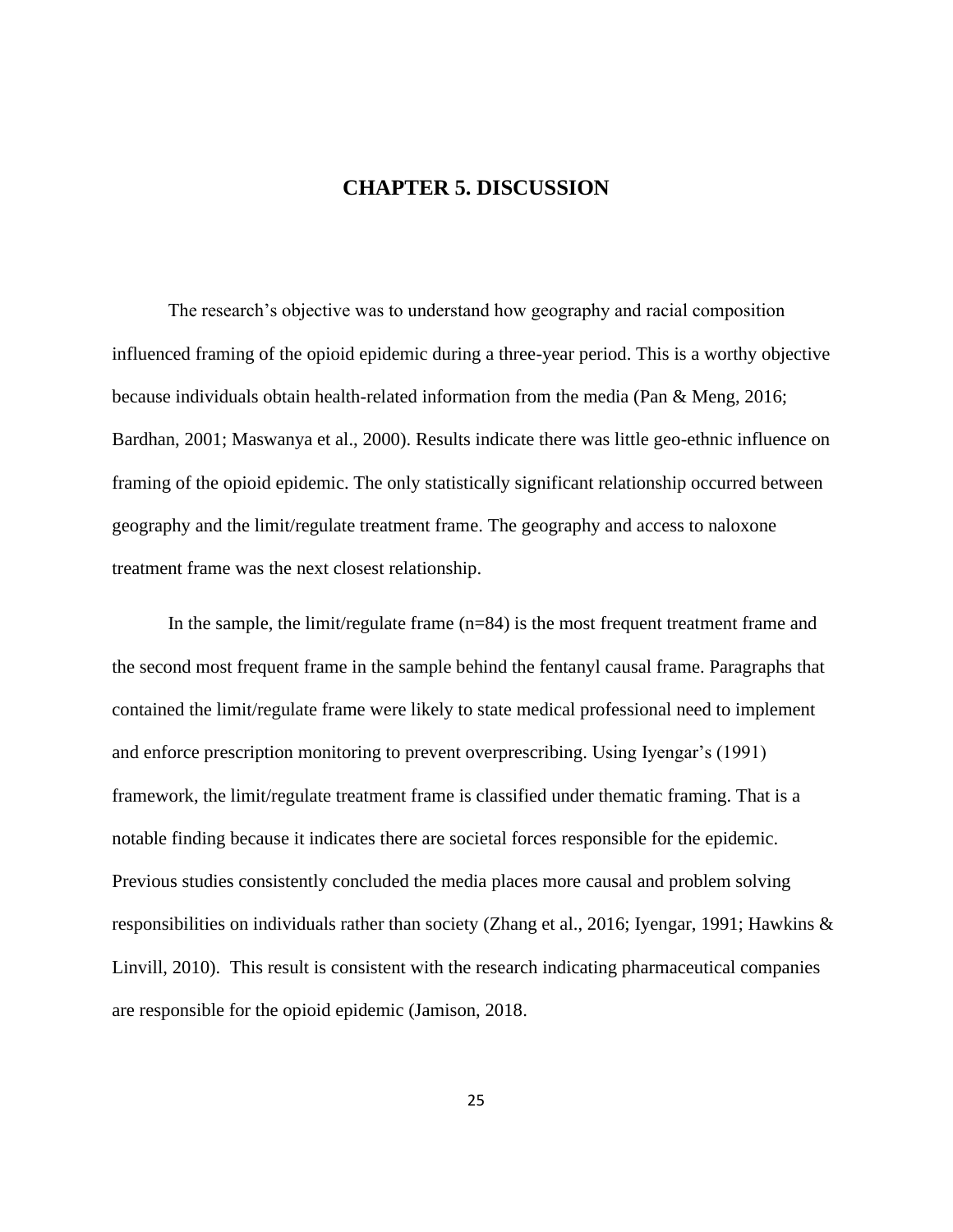This finding is in contrast to the news coverage of the crack epidemic that featured episodic framing containing negative depictions of victims (Alexander, 2010; Reeves & Campbell, 1994). The contrast in framing between the two epidemics illustrates racial bias in regards to the portrayal of victims. In this study, two treatment frames present the idea of making opioid addiction and addiction prevention medication accessible to the public. During the crack epidemic, law enforcement framing served as the primary treatment frame (Reeves & Campbell, 1994; Alexander, 2010).

In regards to law enforcement, the criminalization frame in the sample also produced noteworthy results. The Midwest and South regions had the same number of paragraphs containing a criminalization frame. In addition, majority-white cities had more paragraphs with a criminalization frame  $(n=18)$  than majority-minority cities  $(n=16)$ . This result is noteworthy due to that fact that criminal justice solutions using target black drug users (Alexander, 2010; Reeves & Campbell, 1994; Sirin, 2011).

Data from the results section indicates that the limit/regulate frame is more prominent in the South compared to the Midwest. This result indicates there are differences among some of the cities in the South. Louisville's location in north Kentucky puts it in close proximity to the Midwest while Oklahoma City borders several Western states.

The lack of statistically significant relationships could be contributed to homogeneity in the newsrooms. During the crack epidemic of the 1980s, the negative framing toward African American users was partially due to the lack of diversity in the newsrooms (Jenkins, 2012). Based on the studies that have examined the opioid epidemic to this point, the epidemic has been framed in a more sympathetic light (Netherland et al, 2018). With four of the cities having a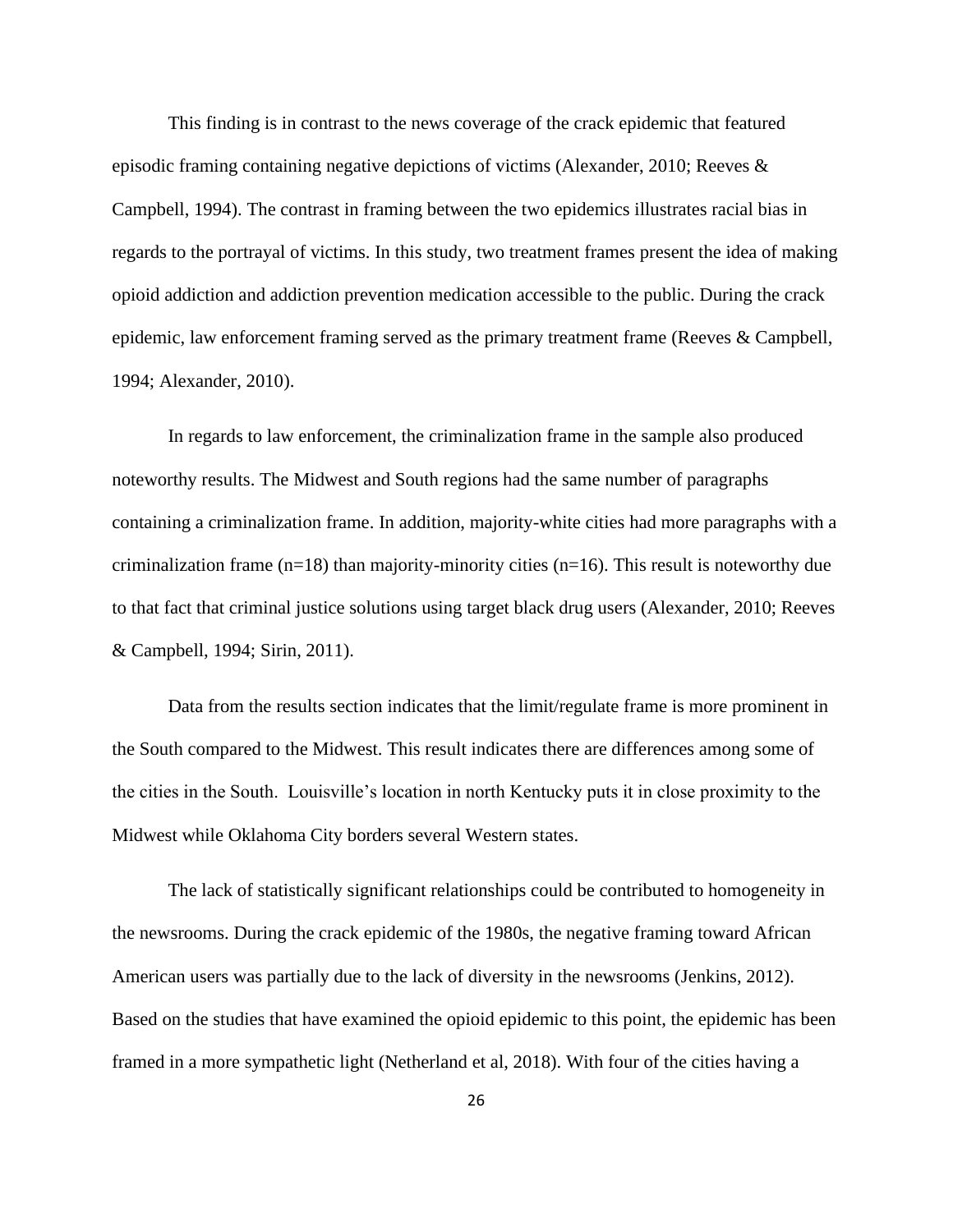majority-minority population, it is likely that due to the lack of diversity in present times as well, those cities will share similar frames as majority-white cities.

The study's sample consisted of newspaper coverage from 2016-2018. The first wave of the opioid epidemic occurred during the late 1990s when prescription painkillers were abused (Meldrum, 2016, Barry et al, 2019). With the sample taking place during the third wave almost twenty years later, it is worth asking whether the news coverage of the opioid epidemic has become uniform no matter the location and/or racial composition of the city. In addition, it may be likely that the increase in the African American opioid death rate in urban areas such as St. Louis and Milwaukee is likely to have helped shift the narrative from the opioid epidemic being viewed as a predominantly white and rural issue.

Iyengar's research on episodic and thematic framing (1991) has been cited in various health communication studies to understand whether individuals (episodic framing) or societal forces (thematic framing) are responsible for the issue at hand. It is important to note that in his research of cancer-related topics, Iyengar found that local news outlet commonly used episodic framing due to the fact they do not have the resources that national news outlets had at their disposal to frequently produce in-depth news. That suggests that local media would be likely to frame content in a similar way. After review, it is possible the frames did not differ because of the fact that none of the newspapers included in the sample are circulated nationally and avoid having to publish stories to reach readers outside the area.

Overall, the results conclude there is little geo-ethnic influence on framing during the current wave of the opioid epidemic. This outcomes leads to the conclusion that there are other factors present that have limited the effects of race and geography on framing.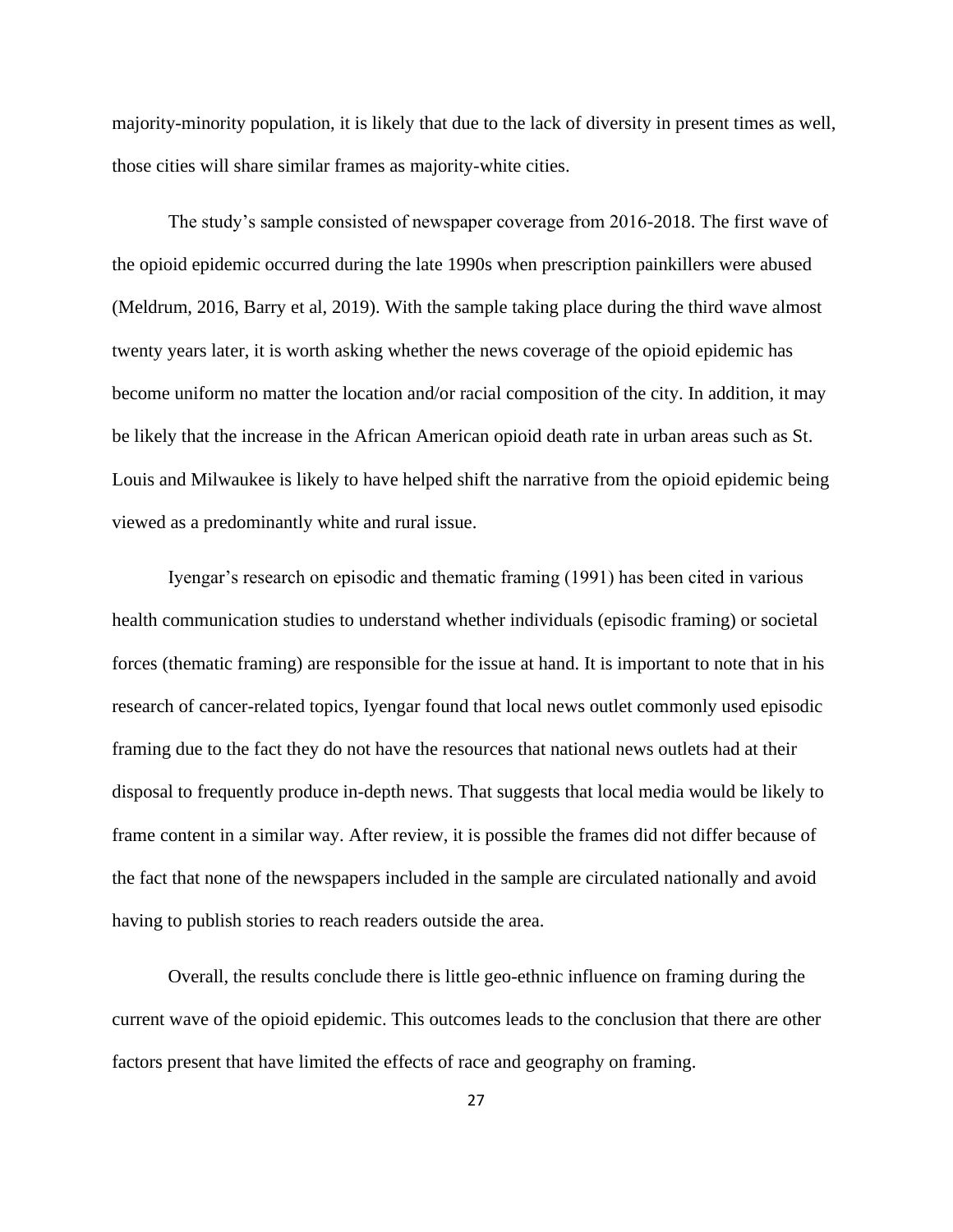### **CHAPTER 6. LIMITATIONS/FUTURE STUDY**

For the study, geo-ethnicity was the framework chosen to examine how geography and race influence framing. Immigration has served as the primary geo-ethnic research topic with emphasis being placed on the immigrant community in the Los Angeles area. In addition, local ethnic media has been the primary method of studying geo-ethnicity. For that reason, there was little framework for a study utilizing geo-ethnicity for a different research topic involving newspapers in multiple cities across multiple states. While that is a limitation, it also served as opportunity to gauge how geo-ethnicity could be applied to other topics.

Future geo-ethnic research on the opioid epidemic should take place in a city that has various ethnic communities. Besides Los Angeles and New York City, Houston would be a good choice due to it being the most diverse city in the United States (Mejia, 2017). The current study differed from previous geo-ethnic studies by using race instead of ethnicity as an independent variable in addition to analyzing multiple areas instead of one diverse area.

The present study focused on the opioid epidemic, which encompasses numerous subtopics. Future research should focus on a single topic within the epidemic. I suggest that researchers look at safe injection sites, which have increasingly become mentioned as a solution to opioid addiction. Safe injections sites would be a worthy topic because it is a topic where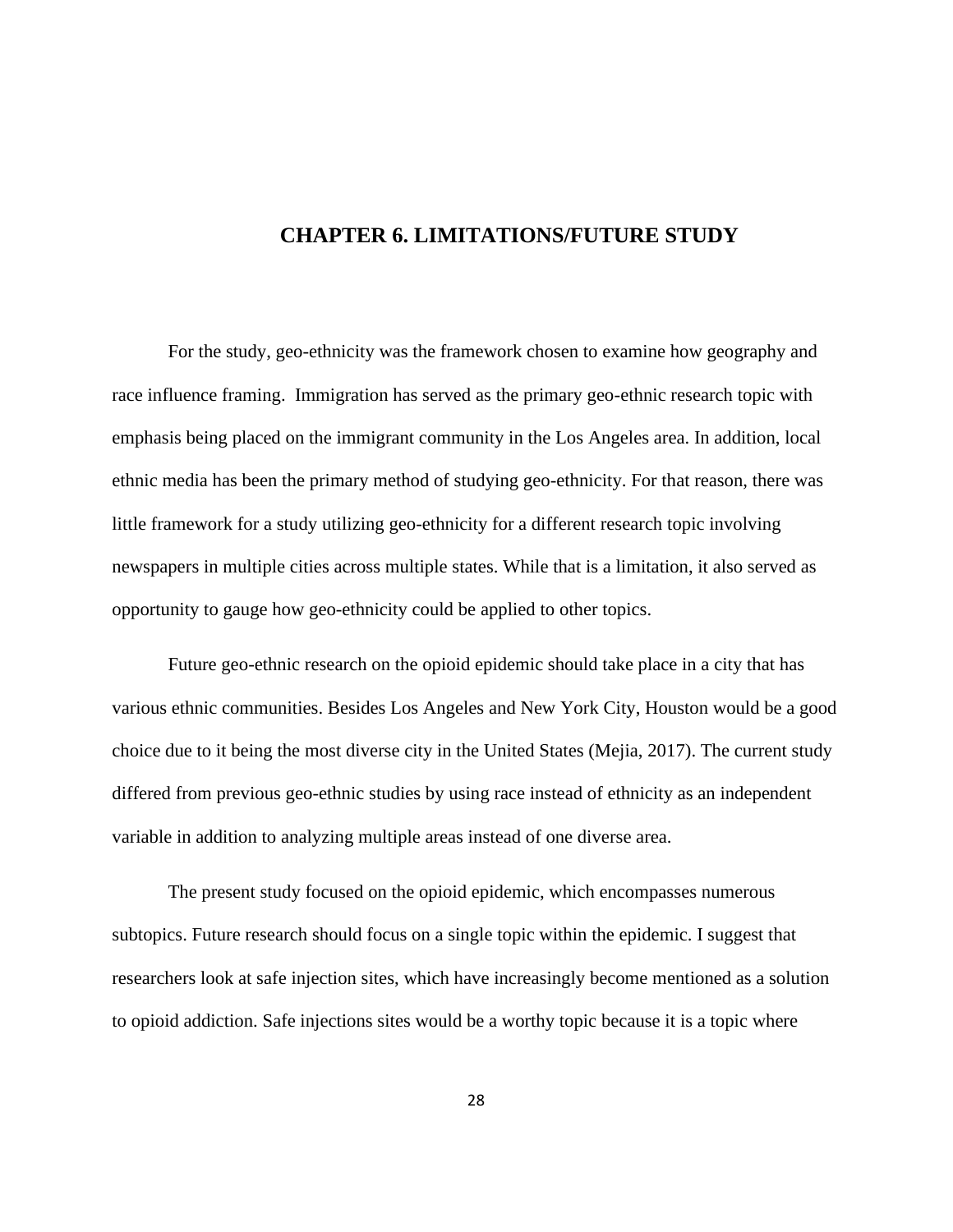individuals would either support or oppose the idea. The opioid epidemic topic in this study is informational and doesn't contain and pro/anti frames.

Utilizing geo-ethnicity as a framework to guide research was an opportunity to take an alternate approach to analyzing framing. However, the results were not what I anticipated due to the lack of statistically significant relationships. One potential limitation was the fact anindependent samples t-test for analysis due to the dependent variables consisting of continuous variables. A future study could possibly produce more statistically significant results by having categorical variables as dependent variables. For that reason, I suggest a deductive approach to identifying frames instead of an inductive approach. In regards to a deductive approach, Neuman and his colleagues (1992) identified five frames that are prevalent in news coverage across multiple topics. Those frames are conflict, economic consequences, human impact, and morality. The five frames apply to opioid epidemic news coverage.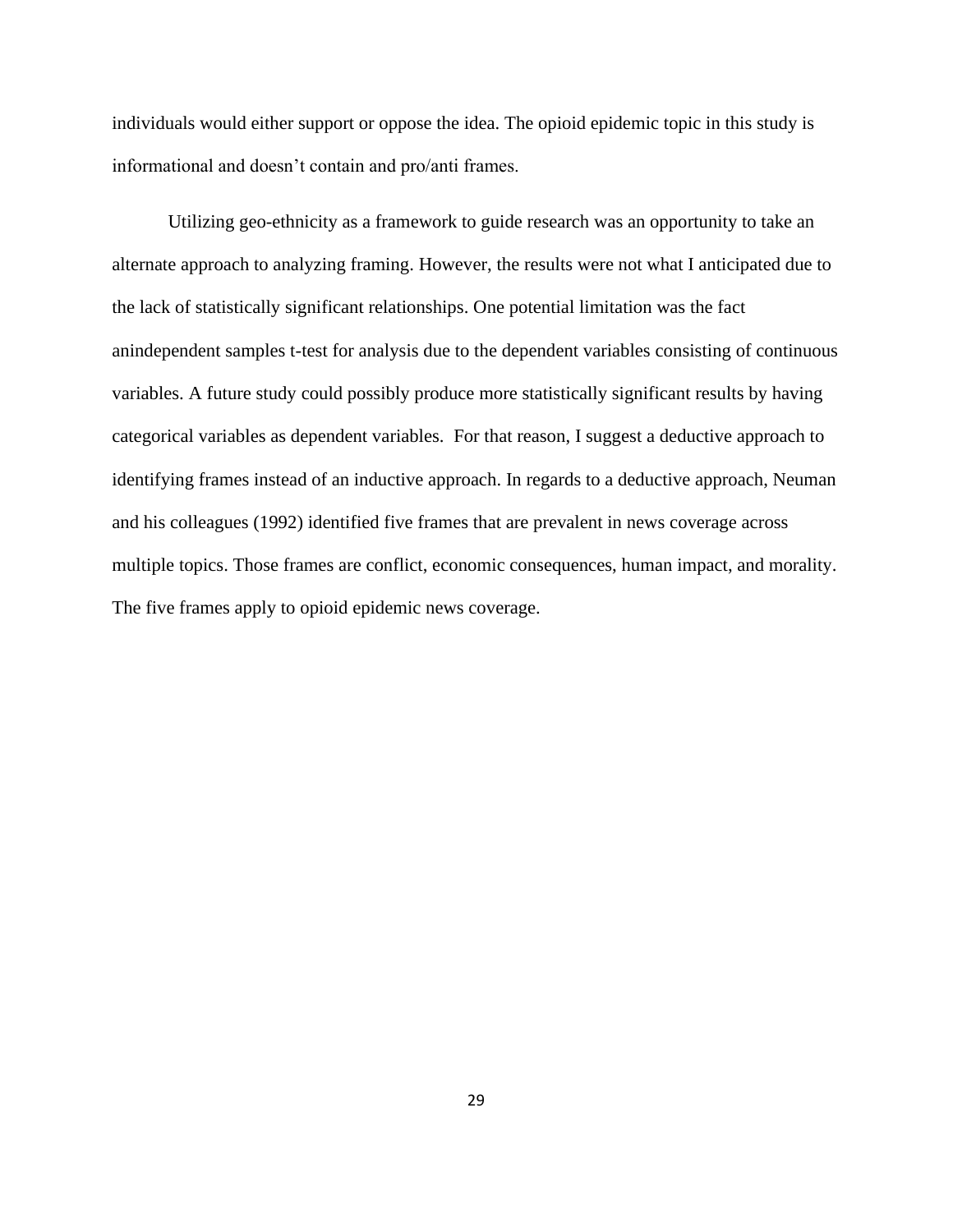### **REFERENCES**

- Achenbach, J. (2019, March 21). Fentanyl drug overdose deaths rising most sharply among African Americans. *Washington Post*.
- Alexander, M. (2012). *The New Jim Crow : Mass Incarceration in the Age of Colorblindnes*. New York, NY: New Press.
- American Society of Addiction Medicine. (2016). Opioid Addiction 2016 Facts & Figures. Retrieved from [https://www.asam.org/docs/default-source/advocacy/opioid](https://www.asam.org/docs/default-source/advocacy/opioid-addiction-disease-facts-figures.pdf)[addiction-](https://www.asam.org/docs/default-source/advocacy/opioid-addiction-disease-facts-figures.pdf) [disease-facts-figures.pdf](https://www.asam.org/docs/default-source/advocacy/opioid-addiction-disease-facts-figures.pdf)
- Ball-Rokeach, S. J., Kim, Y., & Matei, S. (2001). Storytelling neighborhood: Paths to belonging in diverse urban environments. *Communication Research*, 28, 392–428
- Bardhan, N. (2001). Transnational AIDS-HIV News Narratives: A Critical Exploration of Overarching Frames. *Mass Communication and Society*, *4*(3), 283-309.
- Bechteler, S.S. & Kane-Willis, K. (2017). Whitewashed: The African American Opioid Crisis. Chicago Urban League, Research and Policy Center.
- Centers for Disease Control and Prevention. (2019b, March 21). Synthetic Opioid Overdose Data. Retrieved from [https://www.cdc.gov/nchs/data/nvsr/nvsr68/nvsr68\\_03-508.pdf](https://www.cdc.gov/nchs/data/nvsr/nvsr68/nvsr68_03-508.pdf)
- Centers for Disease Control and Prevention. "Drug and Opioid-Involved Overdose Deaths — United States, 2013–2017 (2019a, July 18), [www.cdc.gov/mmwr/volumes/67/wr/mm675152e1.htm?s\\_cid=mm675152e1\\_w.](http://www.cdc.gov/mmwr/volumes/67/wr/mm675152e1.htm?s_cid=mm675152e1_w)

Centers for Disease Control and Prevention. (2018a, December 19). Understanding the Epidemic.

Retrieved from<https://www.cdc.gov/drugoverdose/epidemic/index.html>

- Centers for Disease Control and Prevention. (2018b, March 29). U.S. drug overdose deaths continue to rise; increase fueled by synthetic opioids. Retrieved from <https://www.cdc.gov/media/releases/2018/p0329-drug-overdose-deaths.html>
- Claes H. de Vreese, Framing Europe: Television News and European Integration (Amsterdam: Aksant Academic Publishers, 2003).
- Druckman, J. The Implications of Framing Effects For Citizen Competence.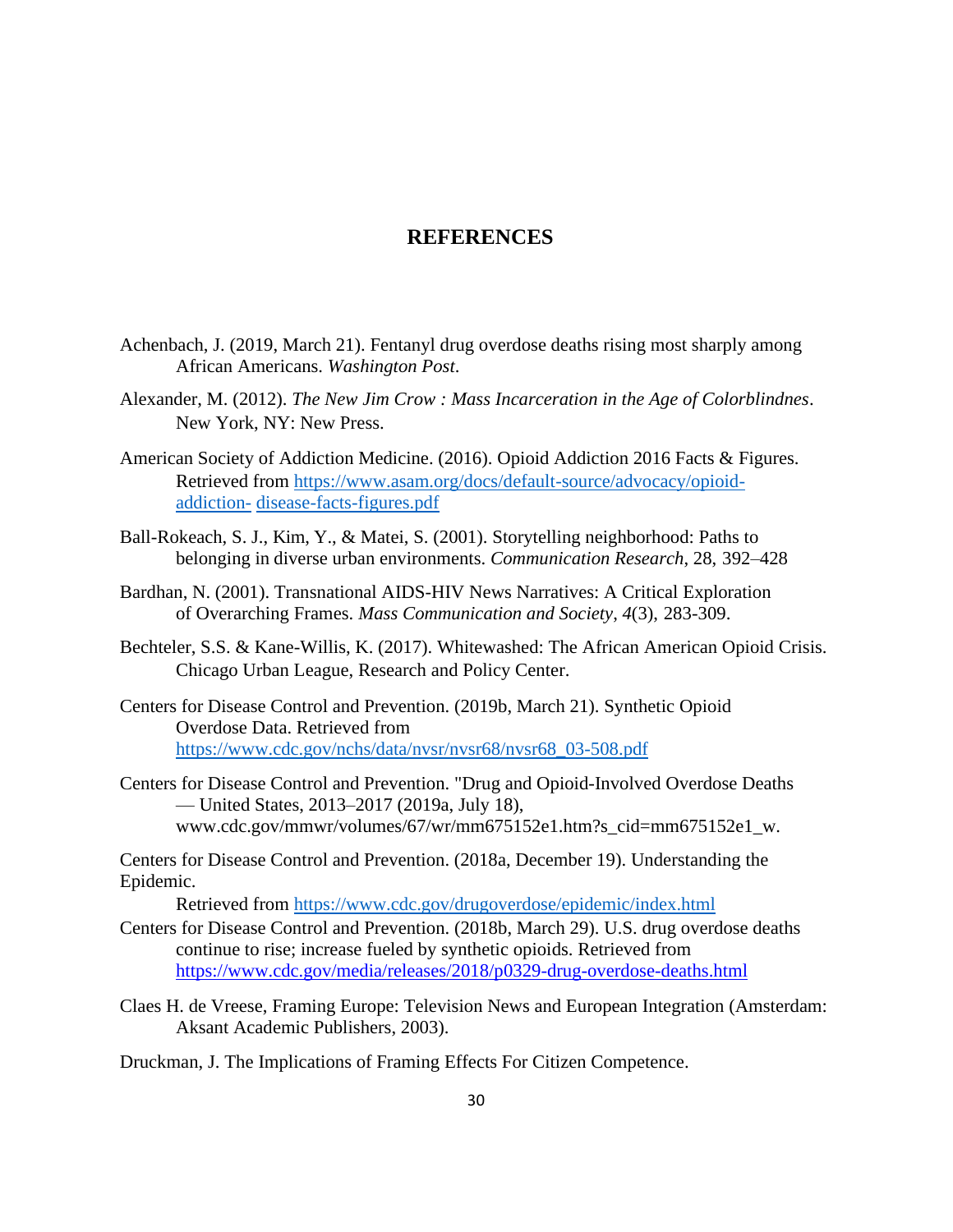*Political Behavior*, *23*(3), 225-256. doi:10.1023/A:1015006907312

- Entman, Robert M. (1991). Framing U.S. coverage of international news: contrasts in narratives of the KAL and Iran air incidents*. Journal of Communication* 41: 6–27.
- Entman, Robert M. (1993). Framing: toward clarification of a fractured paradigm. *Journal of Communication* 43: 51–58.
- Entman, R., & Rojecki, A. (2000). *The Black image in the white mind : media and race in America*. Chicago, IL: University of Chicago Press.
- Gallup. (2016, July 29). In U.S., Opioids Viewed as Most Serious Local Drug Problem. Retrieved from [https://news.gallup.com/poll/194042/opioids-viewed-serious-local](https://news.gallup.com/poll/194042/opioids-viewed-serious-local-drug-problem.aspx)[drug-](https://news.gallup.com/poll/194042/opioids-viewed-serious-local-drug-problem.aspx) [problem.aspx](https://news.gallup.com/poll/194042/opioids-viewed-serious-local-drug-problem.aspx)
- Gamson, William A. (1992). Talking Politics. New York: Cambridge University Press.
- Gitlin, Todd (1980). The Whole World Is Watching: Mass Media in the Making & Unmaking of the New Left. Berkeley: University of California Press.
- Grimm, J., & Andsager, J. (2011, December). Framing Immigration: Geo-Ethnic Context in California Newspapers. *Journalism & Mass Communication Quarterly*, *88*(4), 771- 788.
- Goffman, E. (1974). *Frame analysis : an essay on the organization of experience*. Cambridge, MA: Harvard University Press.
- Haider-Markel, D., & Joslyn, M. (2001, May). Gun Policy, Opinion, Tragedy, and Blame Attribution: The Conditional Influence of Issue Frames*. Journal of Politics*, 63(2), 520- 543. doi:10.1111/0022-3816.00077
- Hawkins, K., & Linvill, D. (2010). Public Health Framing of News Regarding Childhood Obesity in the United States. *Health Communication*, *25*, 709-717. doi:10.1080/10410236.2010.521913
- Higgins, J., Naylor, P., Berry, T., O'Connor, B., & McLean, D. (2006, May). The Health Buck Stops Where? Thematic Framing of Health Discourse to Understand the Context for CVD Prevention. *Journal of Health Communication*, *11*(3), 343-358. doi:10.1080/10810730600614110
- Iyengar, Shanto (1990). The accessibility bias in politics: television news and public opinion. *International Journal of Public Opinion* Research 2: 1–15.
- Iyengar, Shanto (1991). Is Anyone Responsible?: How Television Frames Political Issues. Chicago: The University of Chicago Press
- Jenkins, C. (2012). Newsroom diversity and representations of race. In *Race And News : Critical Perspectives*. New York, NY: Routledge

Johnson, J., & Wagner, J. (2017, March 26). Trump declares the opioid crisis a public health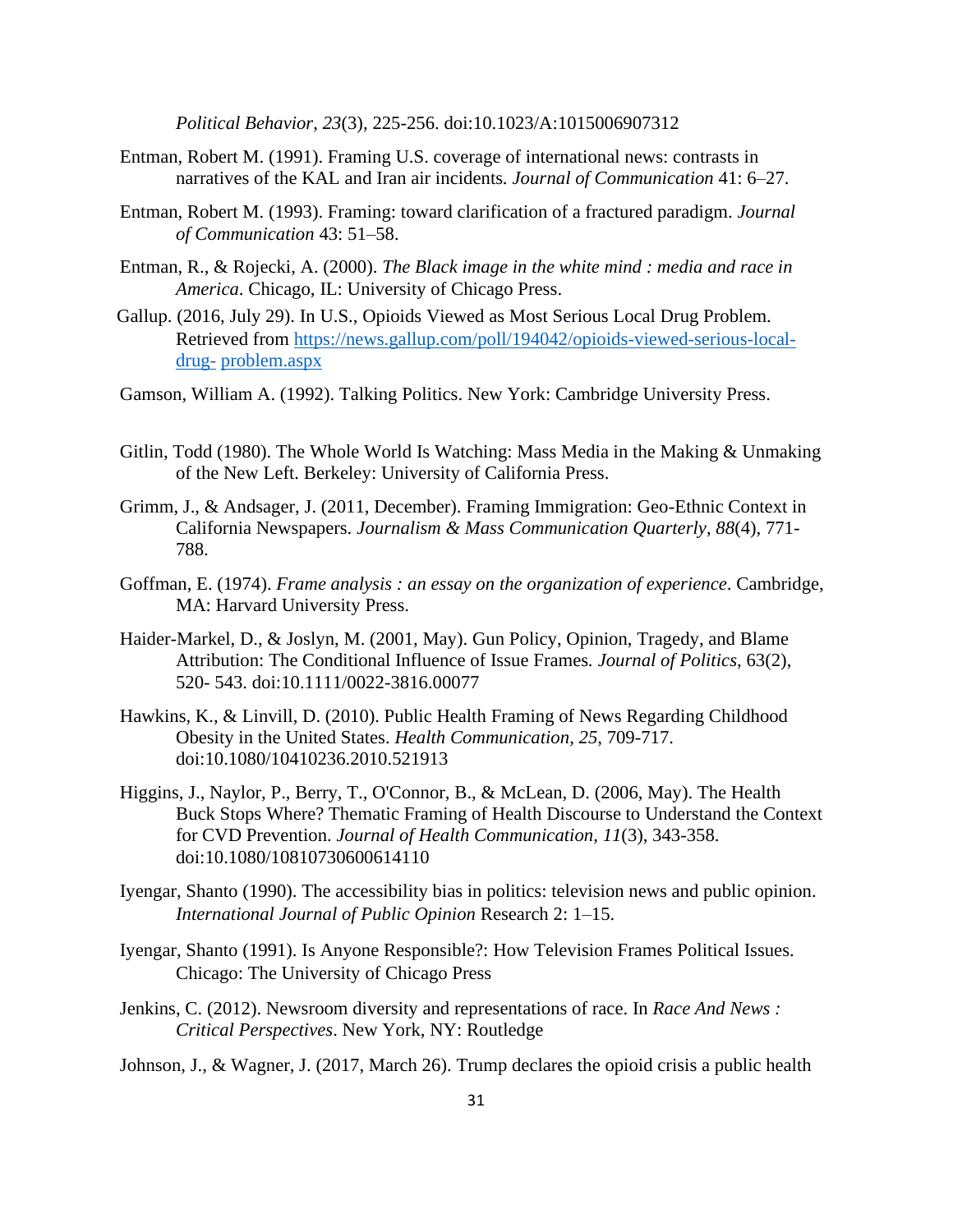emergency. *Washington Post*. Retrieved from

[https://www.washingtonpost.com/news/post-politics/wp/2017/10/26/trump-plans-to](https://www.washingtonpost.com/news/post-politics/wp/2017/10/26/trump-plans-to-declare-the-opioid-crisis-a-public-health-emergency/)[declare-the-opioid-crisis-a-public-health-emergency/](https://www.washingtonpost.com/news/post-politics/wp/2017/10/26/trump-plans-to-declare-the-opioid-crisis-a-public-health-emergency/)

- Kaiser Family Foundation. (2019, January 10). Opioid Overdose Deaths by Race/Ethnicity. Retrieved from [https://www.kff.org/other/state-indicator/opioid-overdose-deaths-by](https://www.kff.org/other/state-indicator/opioid-overdose-deaths-by-raceethnicity/)[raceethnicity/](https://www.kff.org/other/state-indicator/opioid-overdose-deaths-by-raceethnicity/)
- Kinder, Donald R. (1998). Communication and opinion. *Annual Review of Political Science*  1: 167–197.
- Kim, Y., Jung, J., & Ball-Rokeach, S. (2006, December). Geo-Ethnicity" and Neighborhood Engagement: A Communication Infrastructure Perspective. *Political Communication*, *23*(4), 421-441. doi:10.1080/10584600600976997
- Lawrence, R. (2004). Framing Obesity: The Evolution of News Discourse on a Public Health Issue. *Harvard International Journal of Press/Politics*, *9*(3), 56-75. doi:10.1177/1081180X04266581
- Lin, W. L., & Song, H. (2006). Geo-ethnic storytelling: An examination of ethnic media content in contemporary immigrant communities. *Journalism*, 7, 362–388
- Lippmann, W. (1922). *Public Opinion*. New York City, NY: Macmillian.
- Maswanya, E., Moji, K., Aoyagi, K., Yahata, Y., Kusano, Y., Nagata, K.,. Takemoto, T. (2000, February). Knowledge and attitudes toward AIDS among female college students in Nagasaki, Japan. *Health Education Research*, 15(1), 5-11. doi:101093/her/15.1.5
- Matthes, Jörg; Kohring, Matthias. Journal of Communication. Jun2008, Vol. 58 Issue 2, p258- 279. 22p. 3 Charts. DOI: 10.1111/j.1460-2466.2008.00384.x.
- Mejia, B. (2017, May 9). How Houston has become the most diverse place in America. *Los Angeles Times*. Retrieved from https://www.latimes.com/nation/lana-houston-diversity-2017-htmlstory.html
- Meldrum, M. (2016, August). The Ongoing Opioid Prescription Epidemic: Historical Context. *American Journal of Public Health*, *106*(8), 1365-1366. doi:10.2105/AJPH.2016.303297

Neuman, W., Just, M., & Crigler, A. (1992). *Common Knowledge: News and the Construction of Political Meaning*. N.p.: University of Chicago Press.

Netherland, J., & Hansen, H. (2016, June). White opioids: Pharmaceutical race and the war on drugs that wasn't. *BioSocieties*, *12*(2), 217-238. doi:10.1057/biosoc.2015.46

Orsini, M. (2017, September). Frame Analysis of Drug Narratives in Network News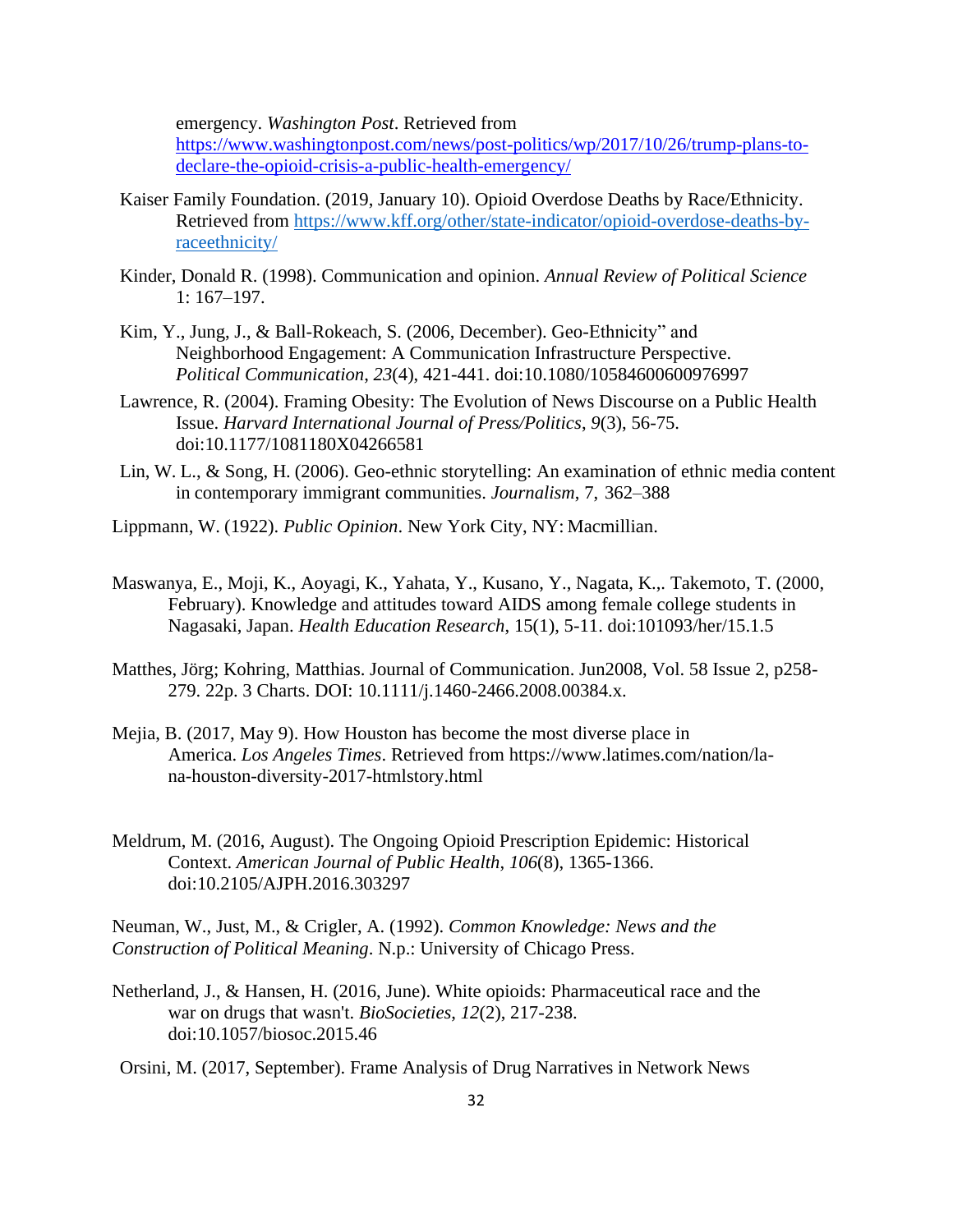Coverage. *Contemporary Drug Problems*, *44*(3), 189-211. doi:10.1177/0091450917722817

- Pan, P., & Meng, J. (2016, June). Media Frames across Stages of Health Crisis: A Crisis Management Approach to News Coverage of Flu Pandemic. *Journal of Contingencies and Crisis Management*, 24(2), 95-106. doi:10.1111/1468- 5973.12105
- Pew Research Center. (2018, May 30). As fatal overdoses rise, many Americans see drug addiction as a major problem in their community. Retrieved from [https://www.pewresearch.org/fact-tank/2018/05/30/as-fatal-overdoses-rise](https://www.pewresearch.org/fact-tank/2018/05/30/as-fatal-overdoses-rise-many-americans-see-drug-addiction-as-a-major-problem-in-their-community/)[many-](https://www.pewresearch.org/fact-tank/2018/05/30/as-fatal-overdoses-rise-many-americans-see-drug-addiction-as-a-major-problem-in-their-community/) [americans-see-drug-addiction-as-a-major-problem-in-their-community/](https://www.pewresearch.org/fact-tank/2018/05/30/as-fatal-overdoses-rise-many-americans-see-drug-addiction-as-a-major-problem-in-their-community/)
- Reese, S. (2007, March). The Framing Project: A Bridging Model for Media Research Revisited. *Journal of Communication*, *57*, 148-154. doi:10.1111/j.1460- 2466.2006.00334.x
- Reese, S., & Buckalew, B. (1995, March). The Militarism of Local Television: The Routine Framing of the Persian Gulf War. *Critical Studies in Mass Communication*, *12*(1), 40- 59. doi:10.1080/15295039509366918
- Reeves, J., & Campbell, R. (1994). *Cracked coverage : Television News,Tthe Anti-Cocaine Crusade, and the Reagan Legacy*. Durham, NC: Duke University Press.
- Riffe, D., Lacy, S., & Fico, F. (2005). *Analyzing Media Messages: Using Quantitative Content Analysis in Research*. N.p.: Lawrence Erlbaum Associates, Publishers.
- Scheufele, D. A. (2000). Agenda-Setting, Priming, and Framing Revisited: Another Look at Cognitive Effects of Political Communication. *Mass Communication & Society*, 3, 297- 316. Doi: [10.1207/S15327825MCS0323\\_07](https://doi.org/10.1207/S15327825MCS0323_07)
- Semetko, H. A., & Valkenburg, P. M. (2000). Framing European politics: A content analysis of press and television news. *Journal of Communication*, 50(2), 93–109
- Shih, T., Wijay, R., & Brossard, D. (2008). Media Coverage of Public Health Epidemics: Linking Framing and Issue Attention Cycle Toward an Integrated Theory of Print News Coverage of Epidemics. *Mass Communication & Society*, *11*(2), 141-160. doi:10.1080/15205430701668121
- Sirin, C. (2011). From Nixon's War on Drugs to Obama's Drug Policies Today: Presidential Progress in Addressing Racial Injustices and Disparities. *Race, Gender & Class*, *18*(3), 82-99.
- Tversky, Amos, and Kahneman, Daniel (1987). Rational choice and the framing of decisions. In Robin M. Hogarth and Melvin W. Reder (eds.), Rational Choice: The Contrast Between Economics and Psychology, pp. 67–94. Chicago: University of Chicago Press.
- United States Census Bureau. In *2010 Population Finder*. Retrieved March 10, 2019, from<https://www.census.gov/popfinder/>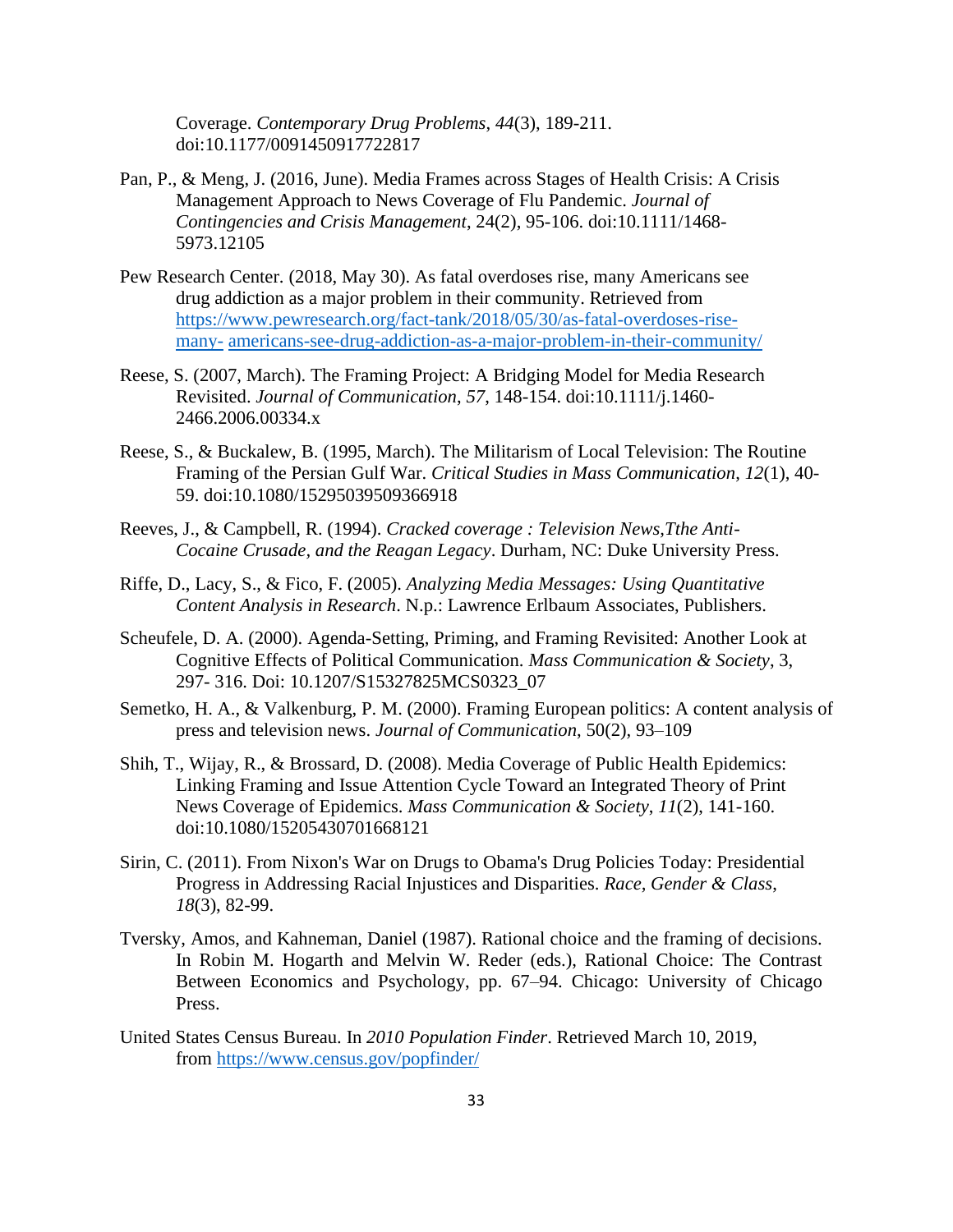- Varava, K. (2016, November). Visual Framing, Stigmatization, Race, and Obesity: Examining Television News Presentation of Stories about Obesity and Stories about Health. *Communication Studies*, *67*(5), 509-529. doi:10.1080/10510974.2016.1236348
- Wilkin, H. A., Ball-Rokeach, S. J., Matsaganis, M. D. and Cheong, P. , 2007-05-23 "Comparing the Communication Ecologies of Geo-Ethnic Communities: How People Stay on Top of Their Community" Paper presented at the annual meeting of the International Communication Association, TBA, San Francisco, CA Online <PDF>. 2013-12-15 from [http://citation.allacademic.com/meta/p170304\\_index.html](http://citation.allacademic.com/meta/p170304_index.html)
- Zaller, John (1992). The Nature and Origins of Mass Opinion, pp. 261–274. New York: Cambridge University Press.
- Zhang, Y., Jin, Y., Stewart, S., & Porter, J. (2016, May). Framing responsibility for depression: how U.S. news media attribute causal and problem-solving responsibilities when covering a major public health problem. *Journal for Applied Communication Research*, *44*(2), 118-135. doi:10.1080/00909882.2016.11557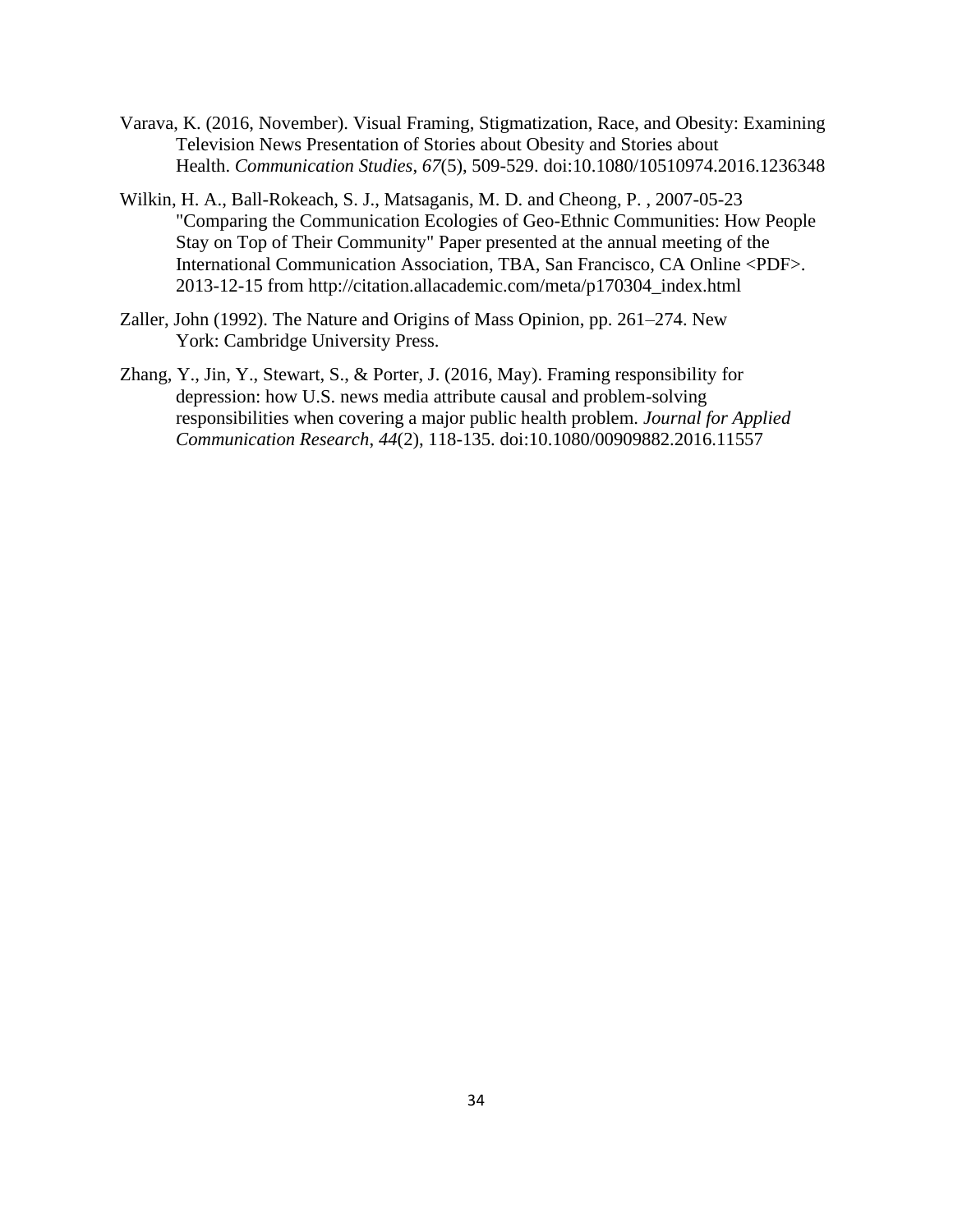# **APPENDIX Coding Sheet**

|                                                                                                                                                                                                                                                                                                                                                                                                                                                              | Publication date: __________ (xx/xx/xx) |                                             |  |
|--------------------------------------------------------------------------------------------------------------------------------------------------------------------------------------------------------------------------------------------------------------------------------------------------------------------------------------------------------------------------------------------------------------------------------------------------------------|-----------------------------------------|---------------------------------------------|--|
| Word count:                                                                                                                                                                                                                                                                                                                                                                                                                                                  |                                         |                                             |  |
| Geographic location of newspaper: _________                                                                                                                                                                                                                                                                                                                                                                                                                  |                                         | 1-South, 2-Midwest                          |  |
| Race/Ethnicity:<br>$\label{eq:2} \begin{split} \frac{1}{\sqrt{2\pi}}\left(\frac{1}{\sqrt{2\pi}}\right)^{1/2}\left(\frac{1}{\sqrt{2\pi}}\right)^{1/2}\left(\frac{1}{\sqrt{2\pi}}\right)^{1/2}\left(\frac{1}{\sqrt{2\pi}}\right)^{1/2}\left(\frac{1}{\sqrt{2\pi}}\right)^{1/2}\left(\frac{1}{\sqrt{2\pi}}\right)^{1/2}\left(\frac{1}{\sqrt{2\pi}}\right)^{1/2}\left(\frac{1}{\sqrt{2\pi}}\right)^{1/2}\left(\frac{1}{\sqrt{2\pi}}\right)^{1/2}\left(\frac{1}{$ |                                         | 1-majority-minority, 2-majority-white       |  |
| # of paragraphs in story: ______                                                                                                                                                                                                                                                                                                                                                                                                                             |                                         | # of paragraphs that contain frames: ______ |  |
| Framing: Make tally marks to indicate occurrences of frames. No paragraph can have<br>more than one frame.                                                                                                                                                                                                                                                                                                                                                   |                                         |                                             |  |
| Causal attribution frame                                                                                                                                                                                                                                                                                                                                                                                                                                     |                                         |                                             |  |
| Addiction _____                                                                                                                                                                                                                                                                                                                                                                                                                                              |                                         |                                             |  |
| Overprescribing ______                                                                                                                                                                                                                                                                                                                                                                                                                                       |                                         |                                             |  |
| Pharmaceutical companies                                                                                                                                                                                                                                                                                                                                                                                                                                     |                                         |                                             |  |
|                                                                                                                                                                                                                                                                                                                                                                                                                                                              |                                         |                                             |  |
| Fentanyl ______                                                                                                                                                                                                                                                                                                                                                                                                                                              |                                         |                                             |  |
| Unknowingly taking drugs containing synthetic opioids _______                                                                                                                                                                                                                                                                                                                                                                                                |                                         |                                             |  |
| Treatment/remedy frame                                                                                                                                                                                                                                                                                                                                                                                                                                       |                                         |                                             |  |
| Funding _______                                                                                                                                                                                                                                                                                                                                                                                                                                              |                                         |                                             |  |
| Education _____                                                                                                                                                                                                                                                                                                                                                                                                                                              |                                         |                                             |  |
| Criminalize opioid trafficking ______                                                                                                                                                                                                                                                                                                                                                                                                                        |                                         |                                             |  |
| Limit/regulate opioid prescriptions _______                                                                                                                                                                                                                                                                                                                                                                                                                  |                                         |                                             |  |
| Treatment programs _____                                                                                                                                                                                                                                                                                                                                                                                                                                     |                                         |                                             |  |
| Legislation and policy ______                                                                                                                                                                                                                                                                                                                                                                                                                                |                                         |                                             |  |
| Make naloxone accessible _______ Make methodone and/or buprenorphine accessible ______                                                                                                                                                                                                                                                                                                                                                                       |                                         |                                             |  |